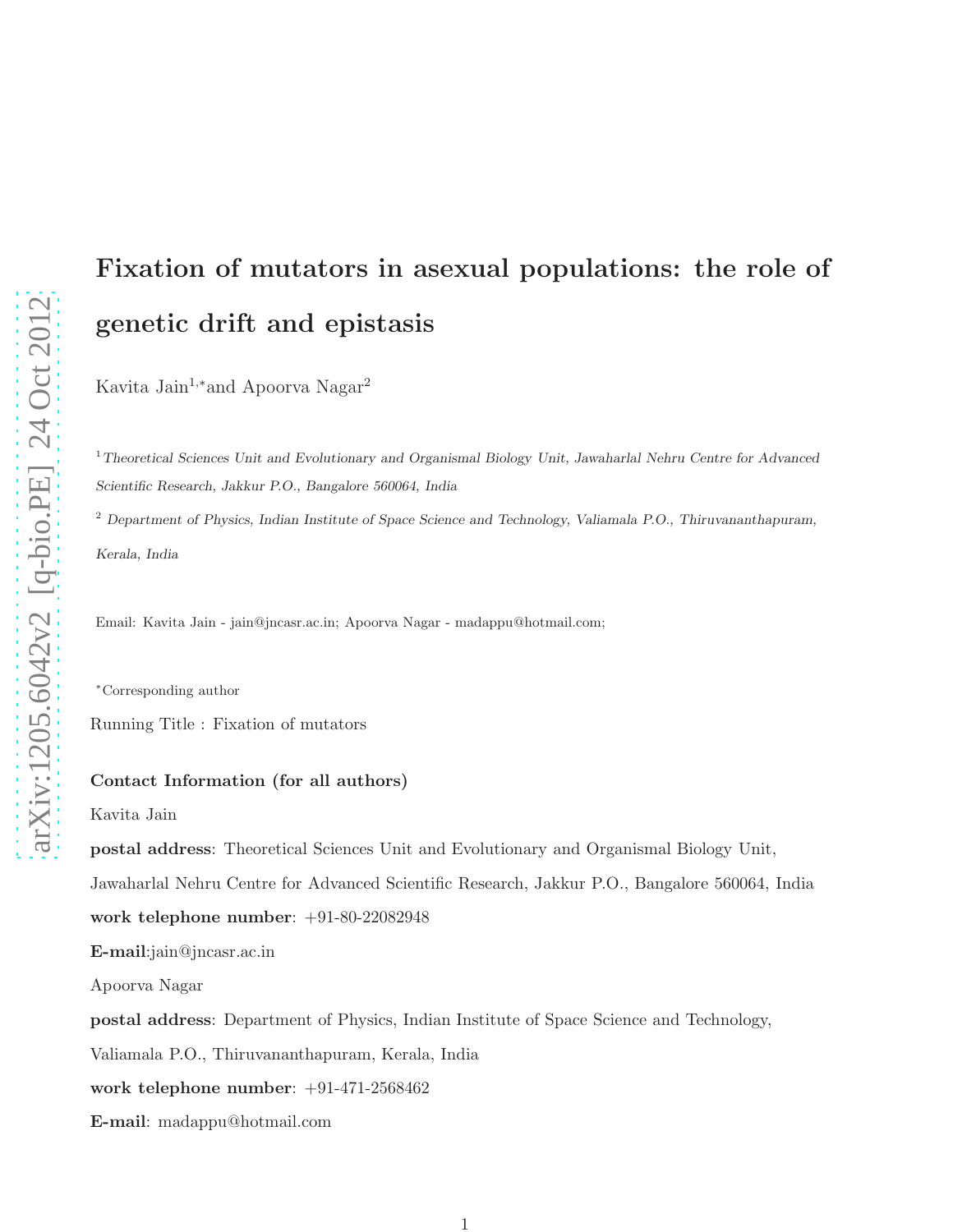#### Abstract

We study the evolutionary dynamics of an asexual population of nonmutators and mutators on a class of epistatic fitness landscapes. We consider the situation in which all mutations are deleterious and mutators are produced from nonmutators continually at a constant rate. We find that in an infinitely large population, a minimum nonmutator-to-mutator conversion rate is required to fix the mutators but an arbitrarily small conversion rate results in the fixation of mutators in a finite population. We calculate analytical expressions for the mutator fraction at mutation-selection balance and fixation time for mutators in a finite population when the difference between the mutation rate for mutator and nonmutator is smaller (regime I) and larger (regime II) than the selection coefficient. Our main result is that in regime I, the mutator fraction and the fixation time are independent of epistasis but in regime II, mutators are rarer and take longer to fix when the decrease in fitness with the number of deleterious mutations occurs at an accelerating rate (synergistic epistasis) than at a diminishing rate (antagonistic epistasis). Our analytical results are compared with numerics and their implications are discussed.

KEY WORDS: mutators, genetic drift, epistasis, fixation time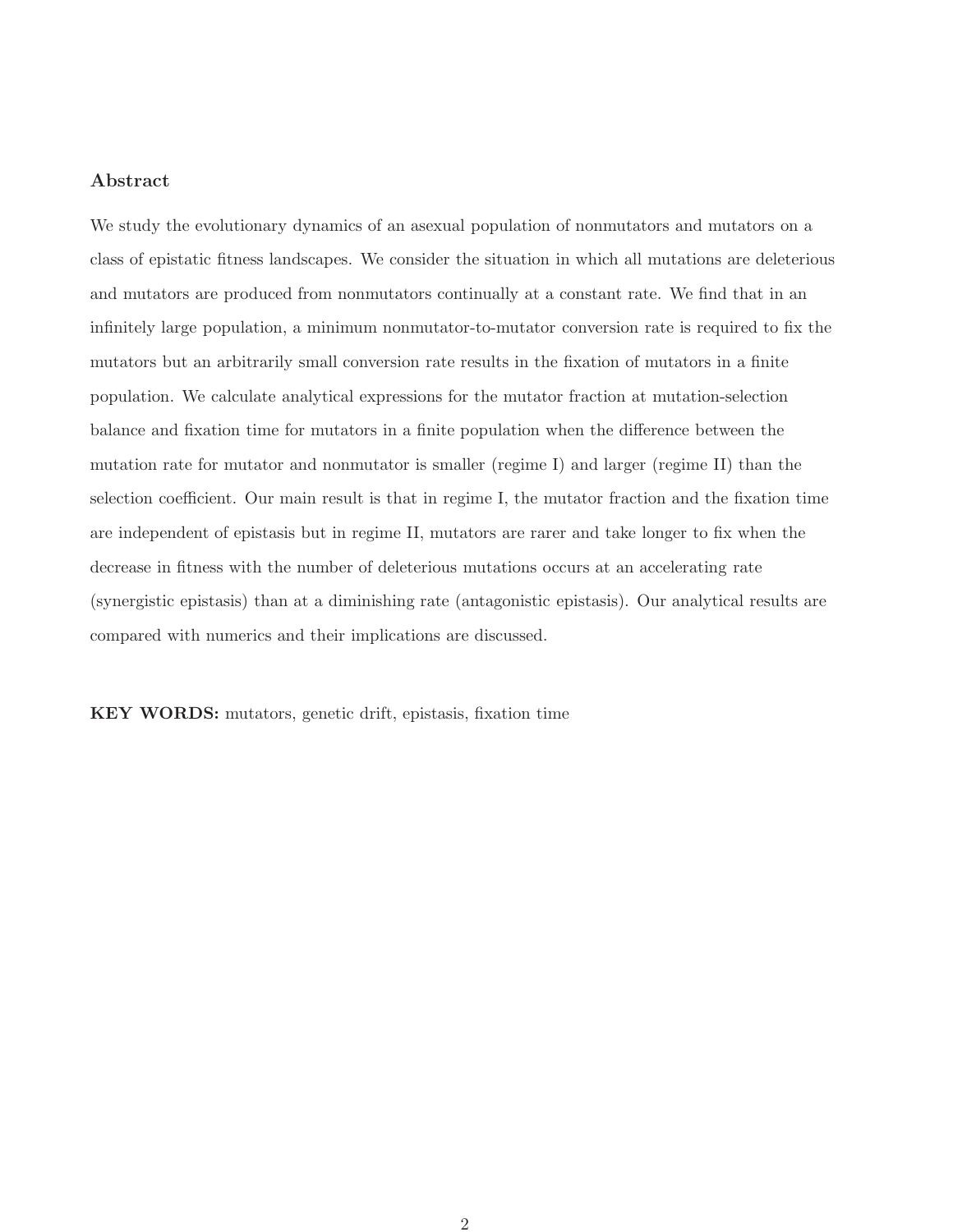Mutators are those cells or genotypes that have a higher mutation rate than the wild type [\(Visser](#page-22-0) [2002](#page-22-0); [Baer et al. 2007](#page-19-0)). While transient mutators arise and decline in response to an external perturbation such as stress, constitutive mutators carry defect(s) in proofreading and mismatch repair pathways and are heritable [\(Miller 1996](#page-21-0); [Rosenberg et al. 1998](#page-22-1)). The latter class of mutators which we consider here have been seen in several microbial populations in natural [\(LeClerc et al.](#page-20-0) [1996](#page-20-0); [Matic et al. 1997](#page-21-1); [Oliver et al. 2000](#page-21-2); Björkholm et al. [2001](#page-19-1); [Richardson et al. 2002\)](#page-22-2) and experimental [\(Mao et al. 1997](#page-21-3); [Sniegowski et al. 1997](#page-22-3); [Boe et](#page-19-2) al. [2000](#page-19-2)) settings. The mutator fequency is seen to vary widely from less than a percent [\(Gross and Siegel 1981](#page-20-1); Tröbner and Piechocki 1984; [Mao et al. 1997\)](#page-21-3) to hundred percent [\(Mao et al. 1997](#page-21-3); [Sniegowski et al.](#page-22-3) [1997](#page-22-3)).

As most mutations are deleterious [\(Drake et al. 1998\)](#page-19-3), how do mutators manage to reach significant frequencies? In a maladapted population, while the mutators produce more deleterious mutations per generation compared to the nonmutators, they also give rise to rare beneficial mutations more often. In an asexual population in which the mutator and its effects remain linked, the mutator population can *hitchhike* [\(Smith and Haigh 1974](#page-22-5)) with beneficial mutations to high frequencies and eventually get fixed [\(Sniegowski et al. 1997](#page-22-3); [Shaver et al. 2002](#page-22-6)). This situation has been a subject of many theoretical [\(Taddei et al. 1997](#page-22-7); [Tenaillon et al. 1999](#page-22-8); [Palmer and Lipsitch 2006](#page-21-4); [Andre and Godelle 2006\)](#page-19-4) and experimental studies (Tröbner [and Piechocki 1984;](#page-22-4) [Sniegowski et al.](#page-22-3) [1997](#page-22-3); [Cooper and Lenski 2000;](#page-19-5) [Shaver et al. 2002;](#page-22-6) [Gentile et al. 2011](#page-19-6)).

Here we are interested in the dynamics of an asexual population of nonmutators and mutators *after* the adaptation process is over. We assume that only deleterious mutations can occur and neglect rare beneficial mutations arising due to back or compensatory mutations and the creation of nonmutators from mutators [\(Drake et al. 1998](#page-19-3)). In this setting, clearly the mutators cannot go to fixation by hitchhiking. However if the mutators are being continually produced and the population size is finite, it is obvious that they will eventually get fixed for *arbitrarily* small conversion rate. It is important to note that in an infinitely large population at mutation-selection balance, a *minimum* nonmutator-to-mutator conversion rate is required above which the mutators get fixed [\(Tannenbaum and Shakhnovich 2005](#page-22-9); [Nagar and Jain 2009](#page-21-5)).

Some recent works (Söderberg and Berg 2011; [Lynch 2011](#page-20-2)) have studied the dynamics of mutator fixation in finite populations when beneficial mutations are absent assuming that the fitnesses do not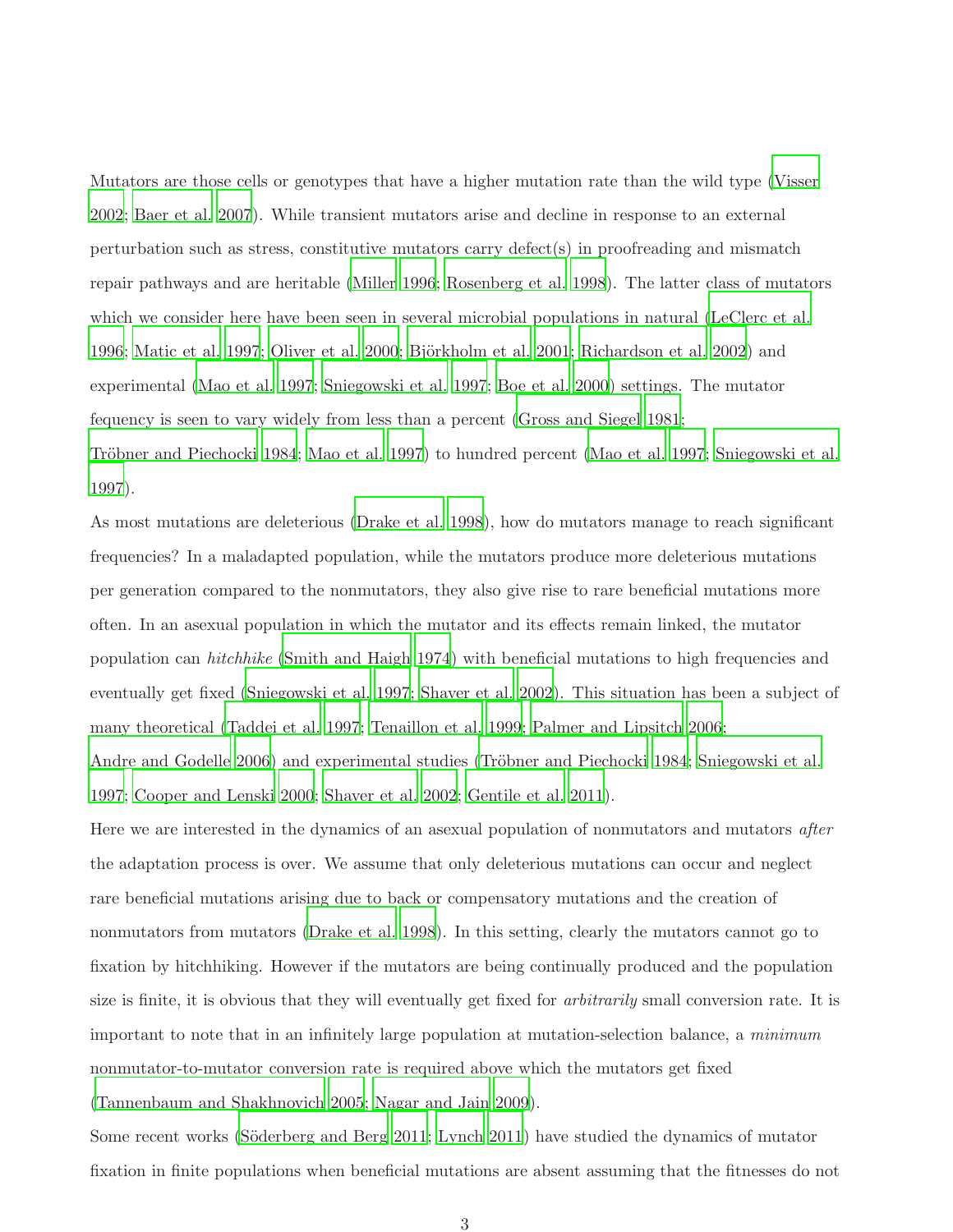interact epistatically and the mutational effects are weaker than the selective costs. However experiments indicate that epistasis is rather common [\(de Visser and Elena 2007](#page-23-0); [Kouyos et al. 2007](#page-20-3); [Phillips 2008](#page-21-6)) and theoretical studies have shown that it strongly affects both statics and dynamics [\(Jain 2008](#page-20-4), [2010](#page-20-5)). To our knowledge, the effect of epistatic interactions on mutator dynamics has not been explored in previous theoretical studies. On the experimental front, strong epistatic interactions between deleterious mutations have been observed in *S. typhimurium* for a broad range of mutation rates [\(Maisnier-Patin et al. 2005](#page-21-7)).

In this article, we consider the evolution of both infinitely large and finite sized populations on a class of epistatic fitness landscapes. The epistatic interaction between the fitnesses is antagonistic (synergistic) if the fitness of the double mutant is larger (smaller) than the sum of the fitnesses of the two single mutants. Using a continuous time, deterministic model, we first show that in an infinite population, a transition occurs at a critical conversion rate between a mixed state with both nonmutators and mutators and a pure mutator state for any epistasis. We then develop a diffusion theory to calculate the time to fix mutators when the conversion rate is small. We find that the fixation time depends weakly on the population size for small populations but grows exponentially fast for larger populations. The population size at which this crossover occurs and the growth rate of fixation time for large populations are governed by the mutator fraction at mutation-selection balance which we analytically calculate when mutational effects are weaker (regime I) and stronger (regime II) than the selective effects. We find that in regime I, the mutator fraction is independent of the epistasis parameter (see  $(24)$ ) and as a consequence, the fixation time is also insensitive to epistasis. But in regime II, the mutator fraction exhibits a nontrivial dependence on epistasis (see [\(27\)](#page-8-1)) and decreases as epistasis changes from antagonistic to synergistic. As a result, the fixation time for synergistically interacting fitnesses is larger than that for antagonistic ones. The implications of our results for the evolution of mutation rates are discussed.

### Models

We consider a haploid, asexual population evolving on a fitness landscape in which the Malthusian fitness  $F(k)$  of a genotype carrying k deleterious mutations is given by [\(Wiehe 1997](#page-23-1))

<span id="page-3-0"></span>
$$
F(k) = -sk^{\alpha} \tag{1}
$$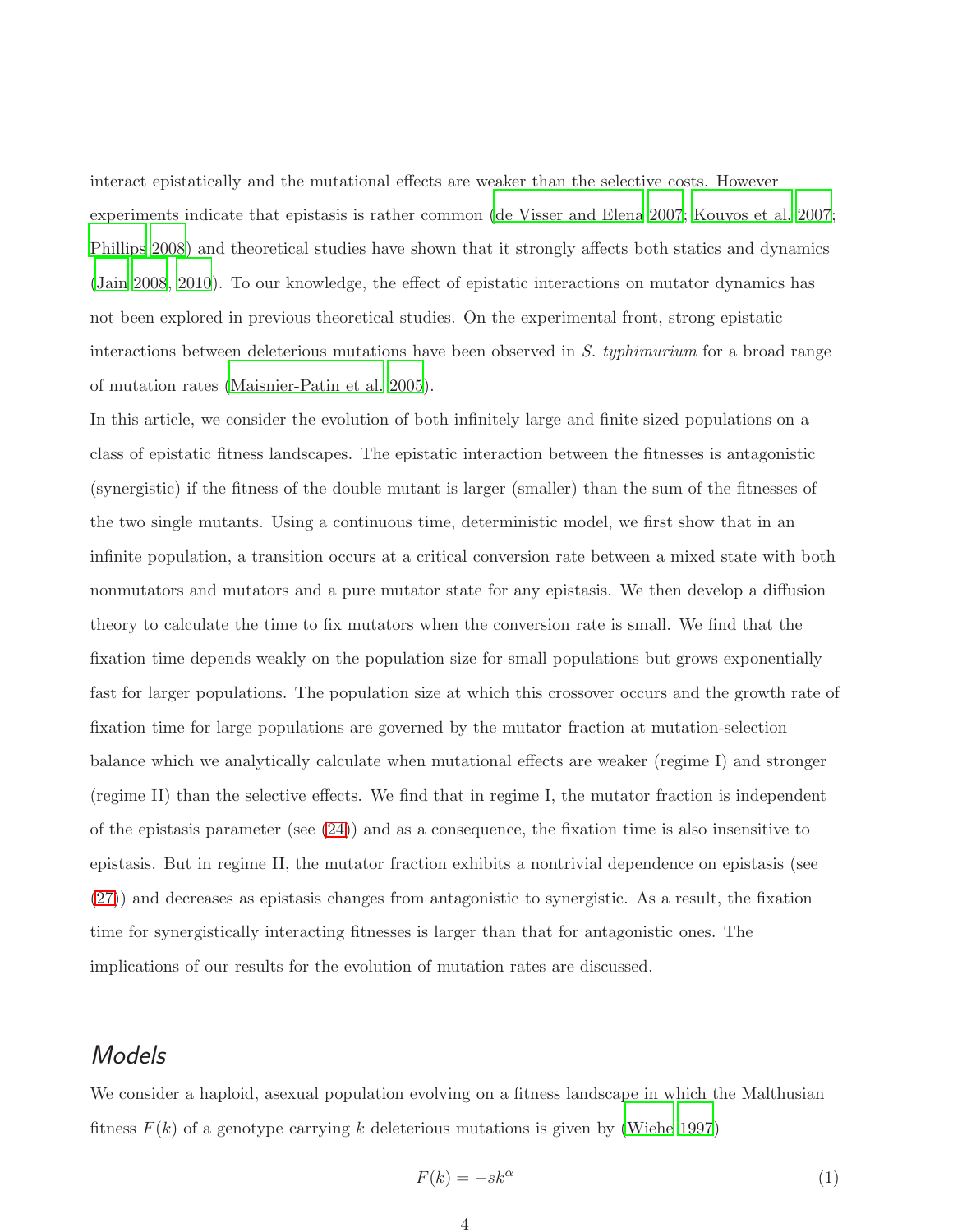where s is the cost of deleterious mutation and the parameter  $\alpha \geq 0$  controls epistasis. If  $\alpha = 1$ , there is no epistasis while  $\alpha < 1$  and  $> 1$  respectively correspond to antagonistic and synergistic epistasis. A deleterious mutation occurs at a rate U for a nonmutator and  $V = \lambda U, \lambda \gg 1$  for a mutator. Besides replication and mutation, a mutator is created from a nonmutator at a forward conversion rate f but the reverse reaction is ignored since such events occur at a backward rate  $b \ll f$  [\(Ninio 1991](#page-21-8); [Boe et al. 2000](#page-19-2)).

We implement the stochastic dynamics of a population of fixed size  $N$  using the standard Wright-Fisher process in which each individual in the new generation chooses a parent with a probability proportional to the parent's fitness. Then the mutations chosen from a Poisson distribution with mean given by the parent's mutation rate are introduced and finally a nonmutator offspring is converted into a mutator.

In an infinite population in which the time evolution occurs deterministically, the average fraction  $\mathcal{P}(k,t)$  and  $\mathcal{Q}(k,t)$  of nonmutators and mutators respectively with k deleterious mutations at time t evolves according to the following coupled equations:

<span id="page-4-0"></span>
$$
\frac{\partial \mathcal{P}(k,t)}{\partial t} = U(\mathcal{P}(k-1,t) - \mathcal{P}(k,t)) + (F(k) - \mathcal{W}(t))\mathcal{P}(k,t) - f\mathcal{P}(k,t) \tag{2}
$$

$$
\frac{\partial \mathcal{Q}(k,t)}{\partial t} = V(\mathcal{Q}(k-1,t) - \mathcal{Q}(k,t)) + (F(k) - \mathcal{W}(t))\mathcal{Q}(k,t) + f\mathcal{P}(k,t) \tag{3}
$$

In the above equations, the fractions  $\mathcal{P}(-1, t) = \mathcal{Q}(-1, t) = 0$  and

$$
\mathcal{W}(t) = \sum_{k=0}^{\infty} F(k)(\mathcal{P}(k,t) + \mathcal{Q}(k,t))
$$
\n(4)

is the population fitness which ensures that the normalisation condition  $\sum_{k=0}^{\infty} \mathcal{P}(k,t) + \mathcal{Q}(k,t) = 1$  is satisfied in all generations. The above equations can be derived using standard methods [\(Baake and Gabriel 2000](#page-19-7)) starting from a discrete time model [\(Nagar and Jain 2009\)](#page-21-5).

### **Results**

#### FIXATION OF MUTATORS IN INFINITE AND FINITE POPULATIONS

We first show that in an infinite population at mutation-selection balance, a minimum conversion rate  $f_c$  is required to fix the mutators [\(Tannenbaum and Shakhnovich 2005](#page-22-9); [Nagar and Jain 2009](#page-21-5)). Although the nonmutator population carries less mutational load than the mutators, it suffers a loss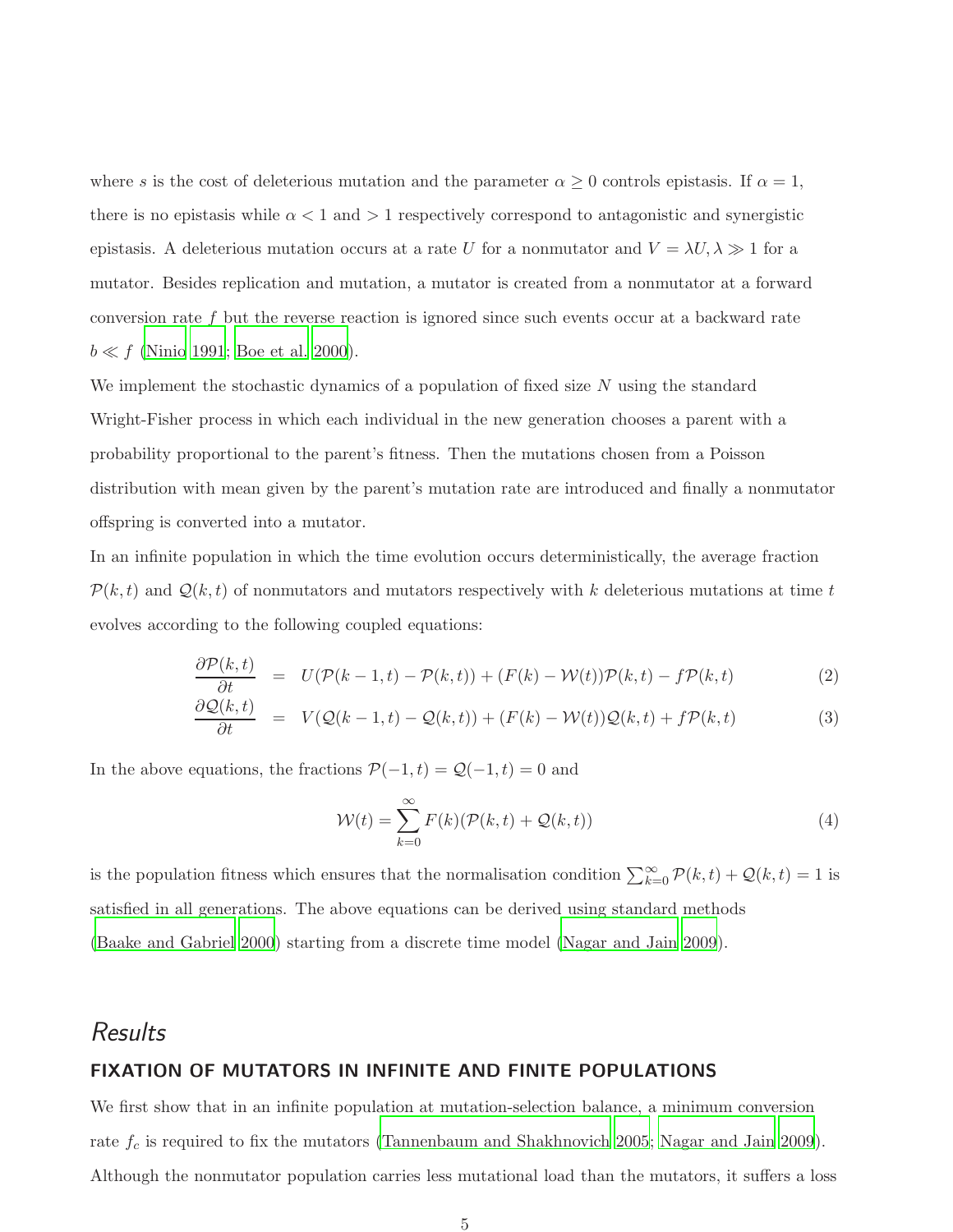due to the creation of mutators when the rate f is nonzero. As a result, there is a transition at a critical conversion rate f<sup>c</sup> below which the population is in a *mixed state* composed of both nonmutator and mutator subpopulations and above which only mutators are present (see inset of Fig. [1\)](#page-24-0).

To see this, consider the nonmutator and mutator frequencies at mutation-selection balance when they become time-independent. Then [\(2\)](#page-4-0) and [\(3\)](#page-4-0) reduce to

<span id="page-5-0"></span>
$$
U\mathcal{P}(k-1) + (F(k) - \mathcal{W} - f - U)\mathcal{P}(k) = 0 \tag{5}
$$

$$
VQ(k-1) + (F(k) - W - V)Q(k) + f\mathcal{P}(k) = 0
$$
\n(6)

*Mixed state:* It is clear from [\(5\)](#page-5-0) that a nonzero distribution of nonmutators is possible only if the fraction  $\mathcal{P}(0)$  is nonzero. For  $k = 0$  in [\(5\)](#page-5-0), we immediately have

<span id="page-5-2"></span>
$$
\mathcal{W} = -f - U \ , \ \mathcal{P}(0) \neq 0 \tag{7}
$$

Thus the mean fitness in the mixed state is independent of the epistasis exponent  $\alpha$ , mutator rate V and selection effect s. This result is a simple generalisation of the well known result for  $f = 0$ [\(Kimura and Maruyama 1966](#page-20-6); [Haigh 1978](#page-20-7)).

*Pure mutator state:* If the nonmutator frequency in the fittest class is zero, [\(6\)](#page-5-0) reduces to

<span id="page-5-1"></span>
$$
V\tilde{\mathcal{Q}}(k-1) + (F(k) - \widetilde{W} - V)\tilde{\mathcal{Q}}(k) = 0
$$
\n(8)

where a tilde is used to refer to quantities in the pure mutator state. Equation [\(8\)](#page-5-1) and its relatives have been studied extensively [\(Jain and Krug 2007;](#page-20-8) [Jain and Seetharaman 2011\)](#page-20-9) and it has been shown that an error threshold transition [\(Eigen 1971\)](#page-19-8) can occur in which a population localised around the fittest sequence gets delocalised beyond a critical mutation rate. For the fitness function [\(1\)](#page-3-0), such a transition occurs in the special case of sharp peak fitness landscape  $(\alpha \to 0)$  but the population remains in the localised state at any mutation rate for  $\alpha > 0$  [\(Wiehe 1997](#page-23-1); [Baake and Gabriel 2000](#page-19-7)). Since the population fraction in the fittest class is nonzero in the localised state, using [\(8\)](#page-5-1) for  $k = 0$ , we get

<span id="page-5-3"></span>
$$
\widetilde{\mathcal{W}} = -V \ , \ \widetilde{\mathcal{Q}}(0) \neq 0 \tag{9}
$$

*Critical conversion rate:* As shown in the inset of Fig. [1,](#page-24-0) with increasing rate  $f$ , the mixed state fitness W decreases linearly until it reaches the pure mutator state fitness  $\widetilde{W}$  [\(Nagar and Jain 2009](#page-21-5)).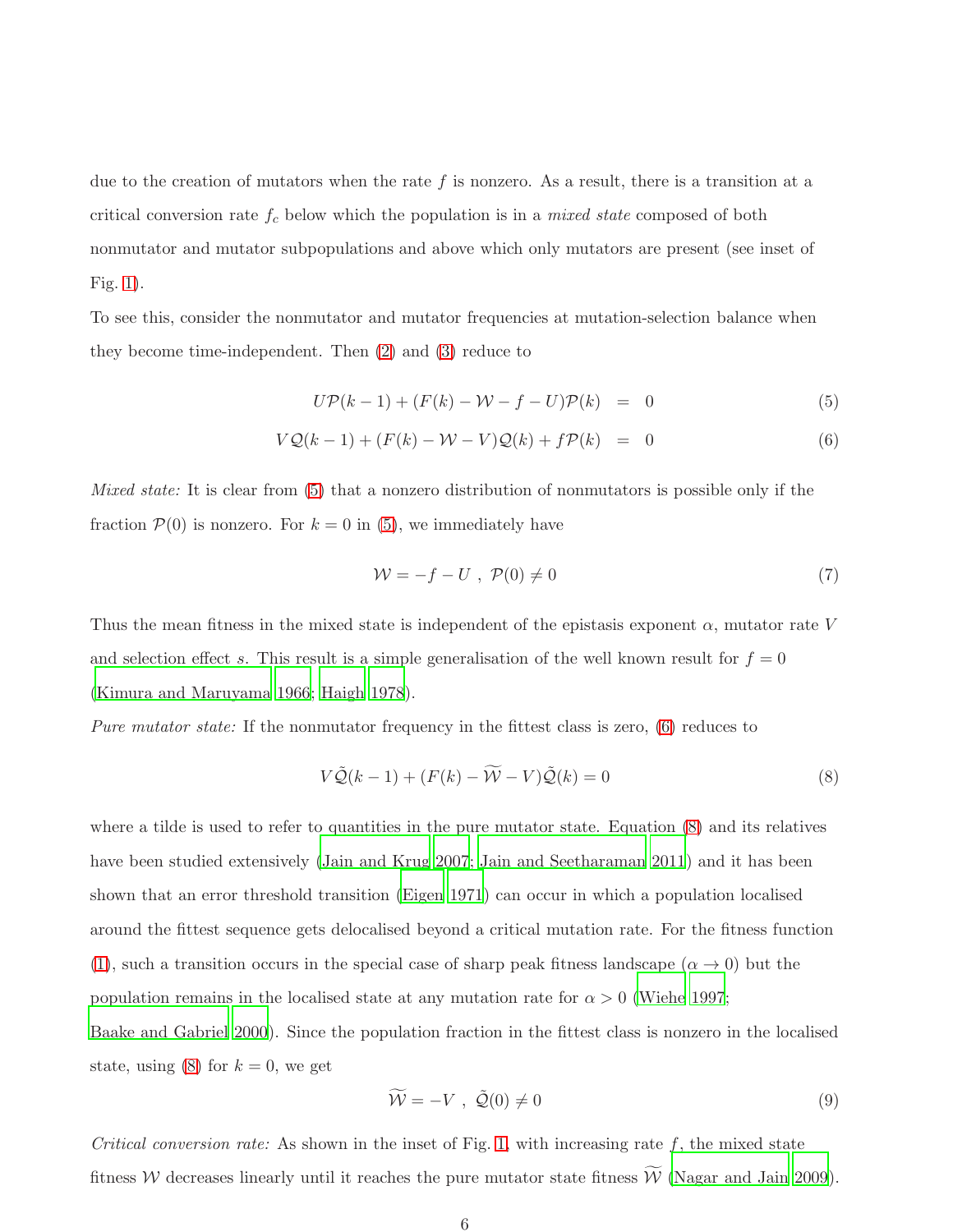Matching the mean fitnesses [\(7\)](#page-5-2) and [\(9\)](#page-5-3) in the two states gives the critical forward conversion rate as

<span id="page-6-0"></span>
$$
f_c = V - U \tag{10}
$$

which does not depend on the epistasis parameter  $\alpha$ . (However for sharp peak fitness landscape, an additional critical conversion rate exists besides [\(10\)](#page-6-0), which is discussed in Appendix A.) While a minimum conversion rate is required to fix mutators in an infinitely large population, the mutators get fixed for any  $f > 0$  when the population is of finite size. Starting with a population of N nonmutators each with fitness one, we follow the dynamics of the total nonmutator frequency  $P(t) = \sum_{k=0}^{\infty} P(k, t)$  where  $P(k, t)$  is the instantaneous fraction in the fitness class k. As shown in Fig. [1,](#page-24-0) the fraction  $P(t)$  first relaxes to a value close to the deterministic nonmutator fraction  $P = \sum_{k=0}^{\infty} P(k)$  (phase 1) about which it fluctuates (phase 2) until it enters the absorbing state with zero nonmutators (final state).

#### TIME TO FIX MUTATORS IN A FINITE POPULATION

Ignoring the time for the nonmutator population to relax to its deterministic frequency, we compute the time for the loss of nonmutators starting from deterministic fraction  $P$  using a diffusion theory [\(Ewens 1979](#page-19-9)). We begin by calculating the mutator fraction at mutation-selection balance as it is required to find the fixation time. In the following, we work in the biologically relevant limit  $f \to 0$ [\(Ninio 1991](#page-21-8); [Boe et al. 2000](#page-19-2)) and also assume that the epistasis exponent is nonzero and finite  $(0 < \alpha < \infty).$ 

#### Mutator fraction at mutation-selection balance

To calculate the mutator fraction, we first expand the population fractions in a power series about  $f = 0$  by writing

<span id="page-6-1"></span>
$$
\mathcal{P}(k; f) = \sum_{n=0}^{\infty} f^n \frac{\mathcal{P}_n(k)}{n!} \tag{11}
$$

$$
\mathcal{Q}(k; f) = \sum_{n=0}^{\infty} f^n \frac{\mathcal{Q}_n(k)}{n!}
$$
 (12)

where  $P_n(k)$  and  $Q_n(k)$  respectively denote the *n*th derivative of the nonmutator and mutator fraction with respect to rate f evaluated at  $f = 0$ . Since  $\mathcal{Q}_0(k) = \mathcal{Q}(k; f = 0) = 0$  for all k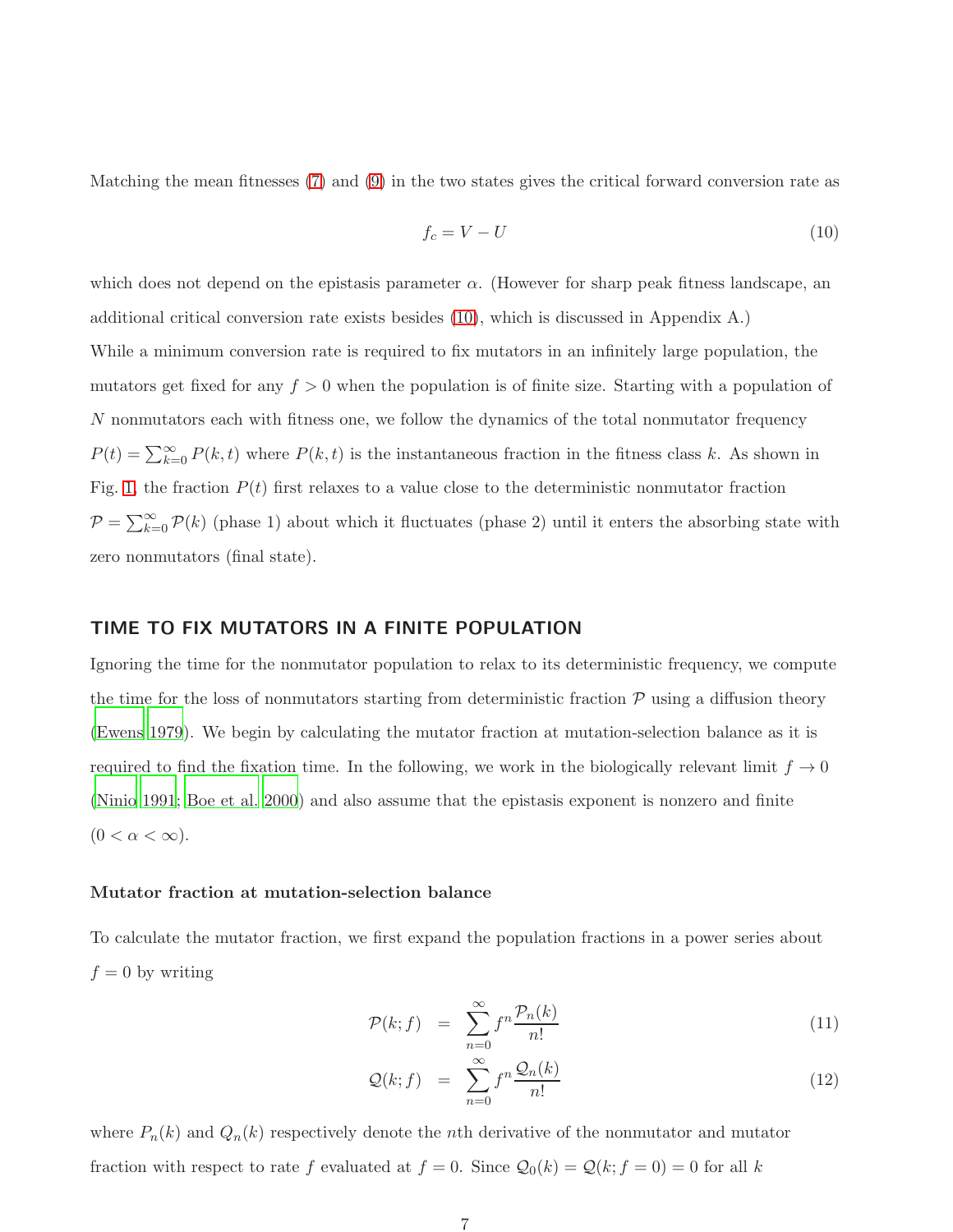[\(Nagar and Jain 2009](#page-21-5)), the mutator fraction  $\mathcal{Q}(k; f) \approx f \mathcal{Q}_1(k)$  where we have neglected terms of order  $f^2$  and higher in [\(12\)](#page-6-1). On using [\(7\)](#page-5-2), [\(11\)](#page-6-1) and (12) in the steady state equation [\(6\)](#page-5-0), a straightforward calculation shows that  $\mathcal{Q}_1(k)$  obeys the following equation:

<span id="page-7-0"></span>
$$
VQ_1(k-1) + (F(k) - \delta U)Q_1(k) + P_0(k) = 0
$$
\n(13)

where  $\delta U = V - U$ . Similarly using [\(5\)](#page-5-0),[\(7\)](#page-5-2) and [\(11\)](#page-6-1), the equation for nonmutator fraction  $\mathcal{P}_0(k)$  can be written as

$$
U\mathcal{P}_0(k-1) + F(k)\mathcal{P}_0(k) = 0\tag{14}
$$

which can be readily iterated to yield

<span id="page-7-4"></span>
$$
\mathcal{P}_0(k) = \left(\frac{U}{s}\right)^k \frac{\mathcal{P}_0(0)}{(k!)^\alpha} \tag{15}
$$

where the fraction  $P_0(0)$  is given by

$$
\mathcal{P}_0(0) = \left[ \sum_{j=0}^{\infty} \left( \frac{U}{s} \right)^j \frac{1}{(j!)^{\alpha}} \right]^{-1} \tag{16}
$$

The sum on the right hand side (RHS) of the above equation does not appear to be known in terms of standard mathematical functions except for some special values of  $\alpha$  such as 1 and 2 [\(Jain 2008\)](#page-20-4). For the mutator fractions, [\(13\)](#page-7-0) gives

<span id="page-7-1"></span>
$$
\mathcal{Q}_1(k) = \frac{V \mathcal{Q}_1(k-1)}{\delta U - F(k)} + \frac{\mathcal{P}_0(k)}{\delta U - F(k)}\tag{17}
$$

On using  $\mathcal{Q}_1(-1) = 0$  in the above equation for  $k = 0$ , we get

<span id="page-7-3"></span>
$$
\mathcal{Q}_1(0) = \frac{\mathcal{P}_0(0)}{\delta U} \tag{18}
$$

For other fitness classes, on repeatedly iterating [\(17\)](#page-7-1), we find that

$$
Q_1(k) = Q_1(0) \prod_{m=1}^k \frac{V}{\delta U - F(m)} + \frac{1}{V} \sum_{j=1}^k \mathcal{P}_0(j) \prod_{m=j}^k \frac{V}{\delta U - F(m)}, \quad k > 0
$$
 (19)

Finally on summing over all the fitness classes, we obtain the mutator fraction to leading order in  $f$ as

<span id="page-7-2"></span>
$$
Q = \frac{f}{V} \sum_{k=0}^{\infty} \sum_{j=0}^{k} \mathcal{P}_0(j) \prod_{m=j}^{k} \frac{V}{\delta U + sm^{\alpha}}
$$
(20)

$$
= \sum_{k=0}^{\infty} \sum_{j=0}^{k} \mathcal{P}_0(j) \frac{G(k)}{G(j)} \frac{f}{\delta U + s j^{\alpha}} \tag{21}
$$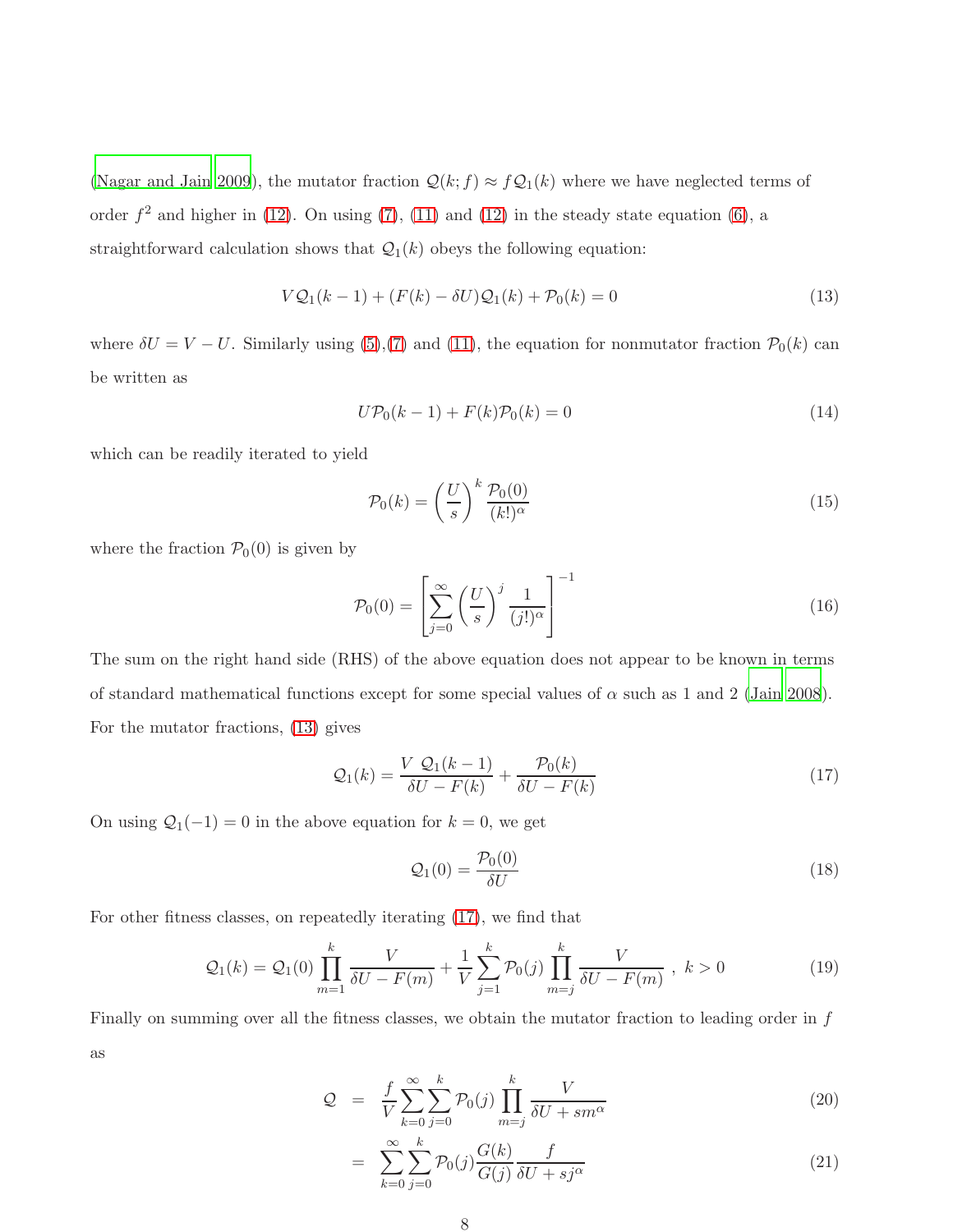where we have defined

<span id="page-8-3"></span>
$$
G(k) = \prod_{m=1}^{k} \frac{V}{\delta U + sm^{\alpha}}
$$
\n(22)

To evaluate the mutator fraction in  $(21)$ , we first estimate the product  $G(k)$  as explained in Appendix B. Using the result [\(51\)](#page-17-0) in [\(21\)](#page-7-2), we find that

<span id="page-8-2"></span>
$$
\mathcal{Q} \approx \frac{f}{\delta U} \sum_{k=0}^{\infty} \sum_{j=0}^{k} \left(\frac{V}{\delta U}\right)^{k-j} \exp\left[-\frac{s}{\delta U} \frac{(k^{\alpha+1} - j^{\alpha+1})}{\alpha + 1}\right] \mathcal{P}_0(j) \tag{23}
$$

*Regime I:* If  $s/\delta U \gg 1$ , the dominant contribution to the inner sum on the RHS of [\(23\)](#page-8-2) comes from the term with  $j = k$ . Neglecting the summand with  $j \neq k$ , we immediately obtain

<span id="page-8-0"></span>
$$
\mathcal{Q} \approx \frac{f}{\delta U}, \ \delta U/s \ll 1 \tag{24}
$$

Note that this solution is independent of the selective cost s and the epistasis exponent  $\alpha$ .

*Regime II:* For  $s/\delta U \ll 1$ , the evaluation of the double sum in [\(23\)](#page-8-2) is nontrivial and we calculate the mutator fraction in this regime within a Gaussian approximation as explained in Appendix C. Plugging [\(52\)](#page-17-1) and [\(56\)](#page-17-2) in the expression [\(21\)](#page-7-2) for mutator fraction and approximating the sums by integrals, we get

$$
\mathcal{Q} \approx \frac{f}{\delta U} \sqrt{\frac{\alpha}{2\pi k^*}} \int_0^\infty dk \ e^{-\frac{\alpha U (k - k^*)^2}{2k^* \delta U}} \int_0^k dj \ e^{\frac{\alpha U (j - k^*)^2}{2k^* \delta U}} \ e^{-\frac{\alpha (j - k^*)^2}{2k^*}} \tag{25}
$$

$$
\approx \frac{f}{2\delta U} \int_0^\infty dk \ e^{-\frac{\alpha U(k-k^*)^2}{2k^*\delta U}} \left[ \text{erf}(\sqrt{k^*}) + \text{erf}\left(\sqrt{\frac{\alpha}{2k^*}}(k-k^*)\right) \right] \tag{26}
$$

where  $\text{erf}(x)$  is the error function. For  $k^*, \lambda \gg 1$ , the second integral on the RHS of the above equation vanishes and the first integral can be readily evaluated to give

<span id="page-8-1"></span>
$$
\mathcal{Q} \approx f \sqrt{\frac{\pi}{2\alpha} \frac{U^{\frac{1-2\alpha}{\alpha}}}{(\lambda - 1)s^{\frac{1}{\alpha}}}} , \delta U/s \gg 1 \tag{27}
$$

For  $\alpha = 1$ , we recover the known results [\(Nagar and Jain 2009](#page-21-5); [Desai and Fisher 2011](#page-19-10)).

Our analytical results [\(24\)](#page-8-0) and [\(27\)](#page-8-1) are compared with the exact expression [\(21\)](#page-7-2) evaluated numerically in Figs. [2-](#page-25-0)[4](#page-27-0) and show a good agreement. A detailed discussion of these results is given in the last section of this article.

#### Diffusion approximation for fixation time

We now develop a diffusion theory [\(Ewens 1979\)](#page-19-9) to estimate the average time to lose all the nonmutators. Using a backward Fokker-Planck equation, it can be shown that the average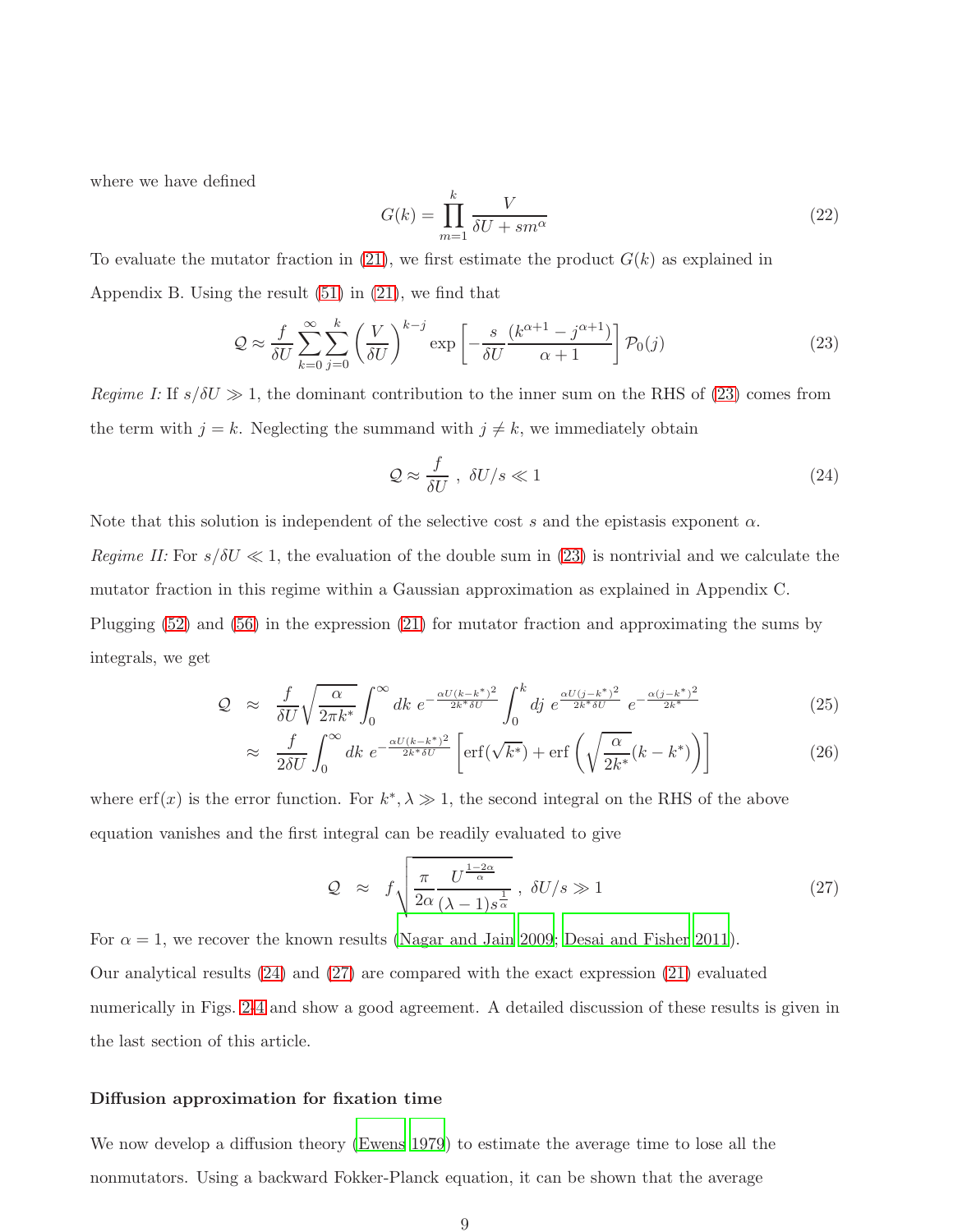absorption time  $\overline{T}$  to the state with zero nonmutators starting from total nonmutator fraction  $\mathcal P$  is given by [\(Ewens 1979](#page-19-9); [Jain 2008](#page-20-4))

<span id="page-9-4"></span>
$$
\overline{T} = 2 \int_0^{\mathcal{P}} dy \ \psi(y) \int_y^1 \frac{dx}{D_2(x)\psi(x)} \tag{28}
$$

where the function

<span id="page-9-5"></span>
$$
\psi(x) = e^{-2 \int dx \frac{D_1(x)}{D_2(x)}}\tag{29}
$$

and  $D_1(x)$ ,  $D_2(x)$  are drift and diffusion coefficients respectively.

To calculate an expression for the drift coefficient  $D_1$ , we first sum over all  $k \geq 0$  in [\(2\)](#page-4-0) and find that

<span id="page-9-0"></span>
$$
\frac{\partial \mathcal{P}(t)}{\partial t} = \mathcal{W}_P(t) - (f + \mathcal{W}(t))\mathcal{P}(t)
$$
\n(30)

where  $\mathcal{P}(t) = \sum_{k=0}^{\infty} \mathcal{P}(k,t)$  and  $\mathcal{W}_P(t) = \sum_{k=0}^{\infty} F(k)\mathcal{P}(k,t)$ . At mutation-selection balance, due to [\(7\)](#page-5-2) and [\(30\)](#page-9-0), the mean fitness of the nonmutator population is given by

<span id="page-9-2"></span>
$$
\mathcal{W}_P = -U\mathcal{P} \tag{31}
$$

Using the definition of drift coefficient [\(Ewens 1979](#page-19-9); [Jain 2008\)](#page-20-4) and the result [\(30\)](#page-9-0), we may write

<span id="page-9-1"></span>
$$
D_1(P(t) = P(t)) = \frac{\partial P(t)}{\partial t}
$$
\n(32)

$$
= P \times \left(\frac{W_P}{P} - f - W\right) \tag{33}
$$

Since the above equation does not close in  $P(t)$ , we use a simple argument to find an approximate expression for  $D_1$  [\(Stephan et al. 1993;](#page-22-11) [Stephan and Kim 2002](#page-22-12)). We first note that  $D_1$  has two zeros namely 0 and  $\mathcal P$  since the nonmutator fraction  $P(t)$  does not change with time in the absorbing state and (quasi)steady state. Therefore we can write

<span id="page-9-3"></span>
$$
D_1 \approx CP \left(1 - \frac{P}{P}\right) \tag{34}
$$

where  $C$  is a proportionality constant which can be determined by considering the second factor on the RHS of [\(33\)](#page-9-1) when the average population fraction is close to the mutation-selection balance (phase 2). Assuming that the population fitnesses  $W_P(t)$  and  $W(t)$  have the same functional form in phase 2 as in the time-independent steady state, we can express them in terms of  $P(t)$  as

$$
W_P(P) \approx -UP \tag{35}
$$

$$
W(P) \approx -U - \frac{1 - P}{Q_1} \tag{36}
$$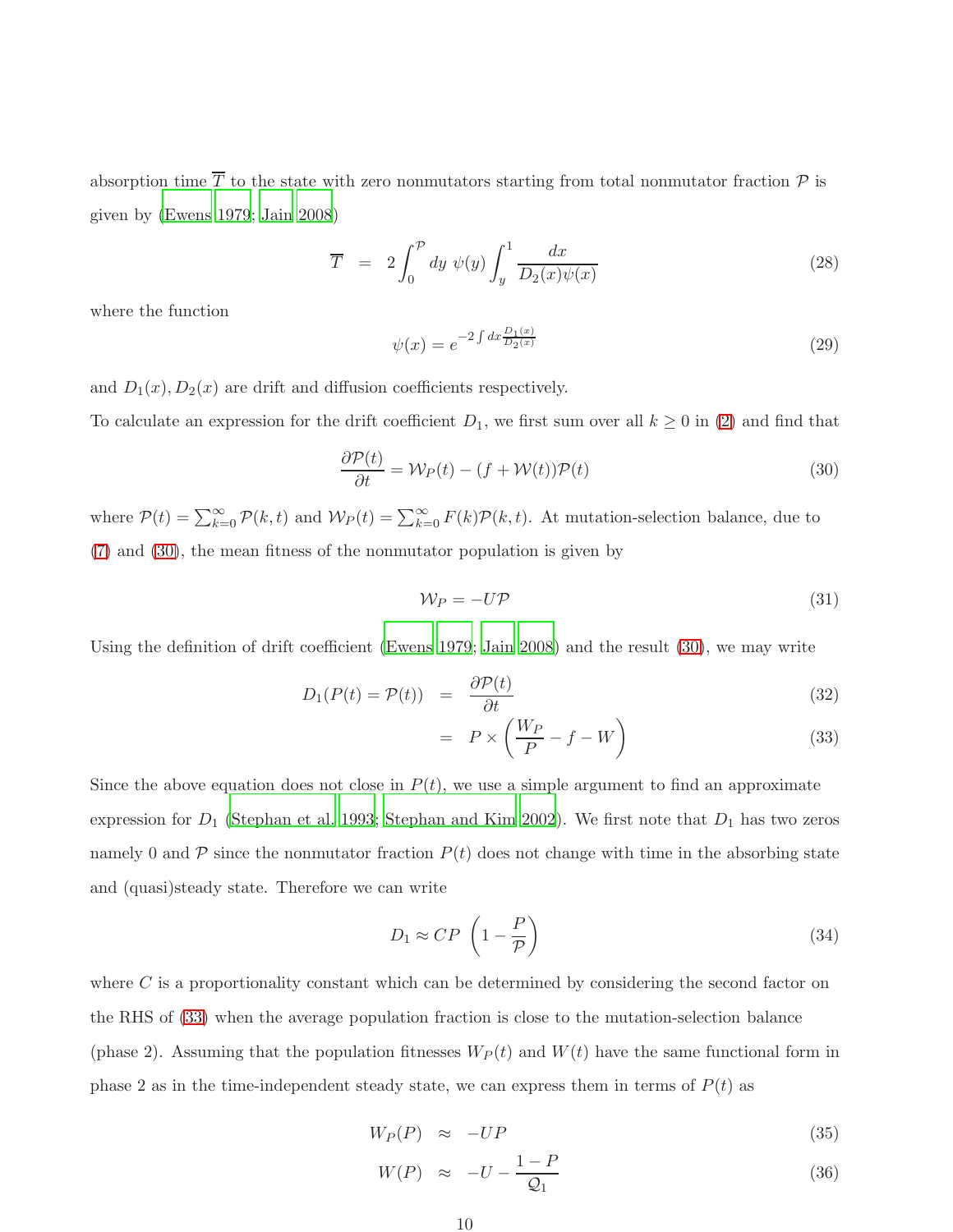where we have used [\(31\)](#page-9-2) and eliminated f from [\(7\)](#page-5-2) in favor of  $P$  using  $Q = fQ_1$ . A power series expansion of the preceding equations in  $P-\mathcal{P}$  gives

$$
\frac{W_P}{P} - f - W \approx \left(\frac{1}{Q_1} - f\right) \left(1 - \frac{P}{P}\right) \tag{37}
$$

On using the last expression in  $(33)$  and comparing it with  $(34)$ , the constant C is immediately determined.

Furthermore as the number of offspring produced per generation are distributed according to a binomial distribution, the variance in the offspring number gives [\(Jain 2008](#page-20-4))

<span id="page-10-1"></span>
$$
D_2 = \frac{P(1 - P)}{N} \tag{38}
$$

Using the above expressions for  $D_1$  and  $D_2$  in [\(28\)](#page-9-4), the fixation time for mutators can be estimated as described in Appendix D. The final result is

<span id="page-10-0"></span>
$$
\overline{T} = \begin{cases}\n\frac{Q}{2Nf^2} \left( e^{\frac{2Nf}{Q}} - e^{2Nf} \right) , & N \ll 1/(2f) \\
\frac{Q^2}{2Nf^2\mathcal{P}^2} e^{\frac{2Nf\mathcal{P}}{Q}} , & N \gg 1/(2f)\n\end{cases}
$$
\n(39)

where the mutator fraction  $Q$  is given by [\(24\)](#page-8-0) or [\(27\)](#page-8-1). The fixation time obtained using the above expressions and numerical simulations is shown in Figs. [5](#page-28-0) and [6](#page-29-0) for representative values of  $\alpha$ . The following section discusses these results in more detail.

### **Discussion**

In this article, we studied the dynamics of a population of nonmutators and mutators, starting from a well adapted population of nonmutators, when the mutations are unconditionally deleterious.

#### EFFECT OF GENETIC DRIFT

The nonmutator population decreases due to a conversion into mutator genotypes. But in an infinitely large population, this loss can be compensated if the conversion rate is sufficiently small. On a class of fitness landscapes defined by  $(1)$ , a transition occurs at a critical rate  $f_c$  between a mixed state with nonmutators and mutators and a pure mutator state

[\(Tannenbaum and Shakhnovich 2005](#page-22-9); [Nagar and Jain 2009](#page-21-5)). Interestingly, the critical conversion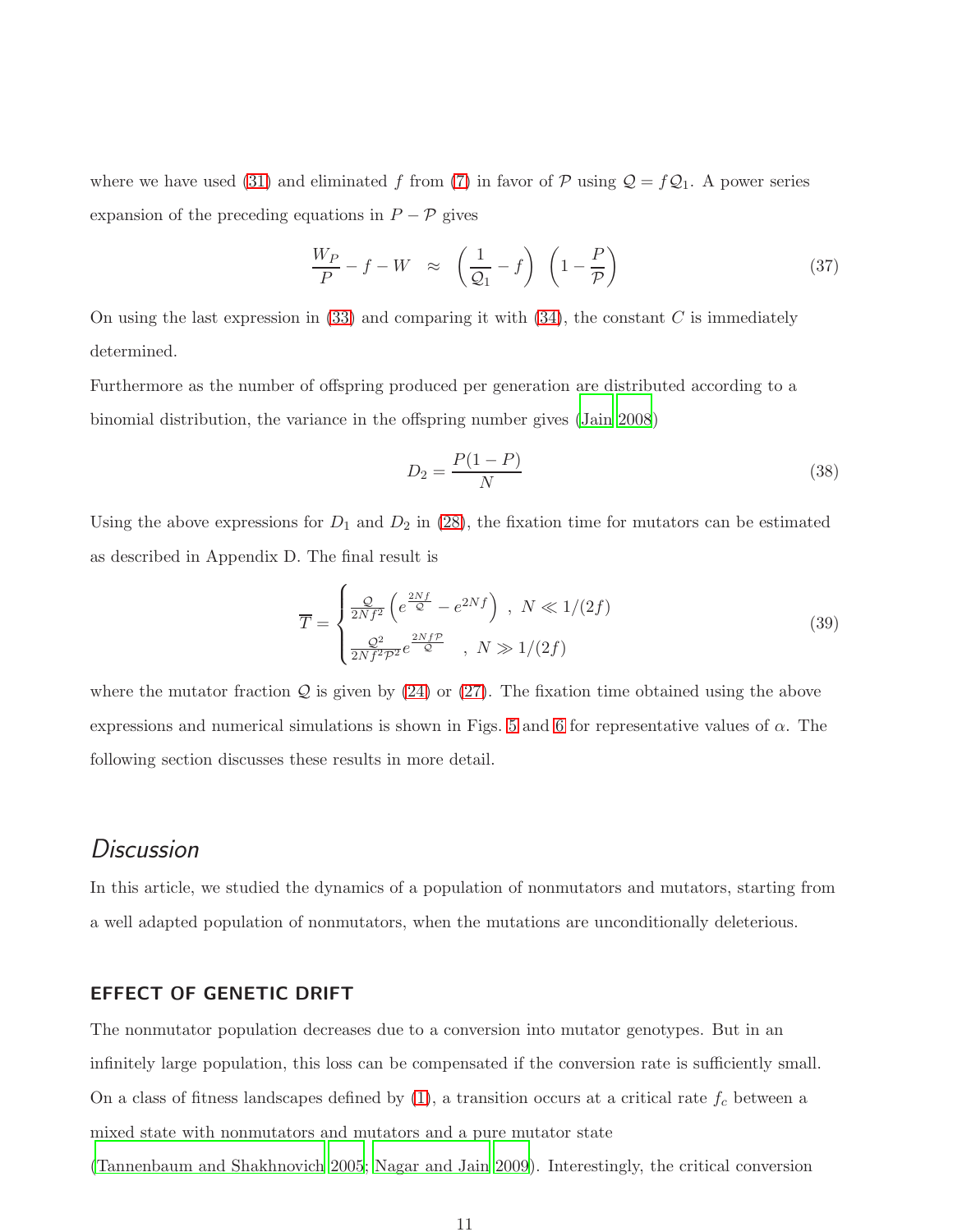rate given by [\(10\)](#page-6-0) is independent of  $\alpha$  (but see Appendix A also). As the previous studies [\(Johnson](#page-20-10) [1999](#page-20-10); [Desai and Fisher 2011](#page-19-10)) on infinite populations worked exclusively in the small f limit, the possibility of a transition was not realised. Using  $U = 2 \times 10^{-3}$  [\(Drake et al. 1998](#page-19-3); [Boe et al. 2000\)](#page-19-2) and  $\lambda = 10$  in [\(10\)](#page-6-0), we find that the transition occcurs at  $f_c \sim 10^{-2}$  which is several orders of magnitude larger than the spontaneous conversion rate  $f \sim 10^{-6} - 10^{-7}$  estimated in *E. coli* [\(Ninio](#page-21-8) [1991](#page-21-8); [Boe et al. 2000\)](#page-19-2).

The difference between an infinite and finite population is that in the latter case, the nonmutators get wiped out for arbitrarily small  $f$  in a finite time as illustrated in Fig. [1.](#page-24-0) If the conversion rate is set to zero in a finite population of nonmutators and mutators, either of them can fix [\(Wylie et al.](#page-23-2) [2009](#page-23-2)). But for nonzero  $f$ , due to the simple fact that the mutators are being continually generated, a finite population of nonmutators will be converted into mutators in a finite time.

#### EVOLUTIONARY REGIMES

The mutator fraction at mutation-selection balance has been calculated by several authors on non-epistatic fitness landscapes. While [Johnson \(1999](#page-20-10)); [Desai and Fisher \(2011](#page-19-10)) computed it for a general distribution of fitness effects and small conversion rate  $f$ , an exact solution was obtained for arbitrary f by [Nagar and Jain \(2009](#page-21-5)) when all mutations have the same selective effect. In their work, [Desai and Fisher \(2011](#page-19-10)) have pointed out that the behavior of the mutator fraction depends on the relative strength of mutational effects  $(\delta U)$  to selective effects  $(s)$ . When selective disadvantage exceeds the mutational effects, the mutations can be treated as effectively lethal [\(Johnson 1999](#page-20-10); [Desai and Fisher 2011](#page-19-10)). This is because when  $\delta U \ll s$  (regime I), the most populated nonmutator fitness class  $k^*$  in [\(48\)](#page-16-0) is below unity and therefore the nonmutator population is effectively localised in the fitness class with zero deleterious mutations. As a consequence, mutators which arise due to nonmutators, are also localised in the zero mutation class. Setting all the nonmutator and mutator fractions other than in the zeroth mutational class to zero, [\(18\)](#page-7-3) immediately leads to [\(24\)](#page-8-0) which is (unsurprisingly) independent of epistasis. Moreover the result [\(24\)](#page-8-0) is expected to be insensitive to the distribution of selective effects also [\(Desai and Fisher](#page-19-10) [2011](#page-19-10)) since both subpopulations are localised in the zero mutation class. However in the opposite limit  $\delta U \gg s$  (regime II), mutator subpopulation is spread over many fitness classes and the simple argument given above underestimates the mutator fraction as can be seen by extrapolating the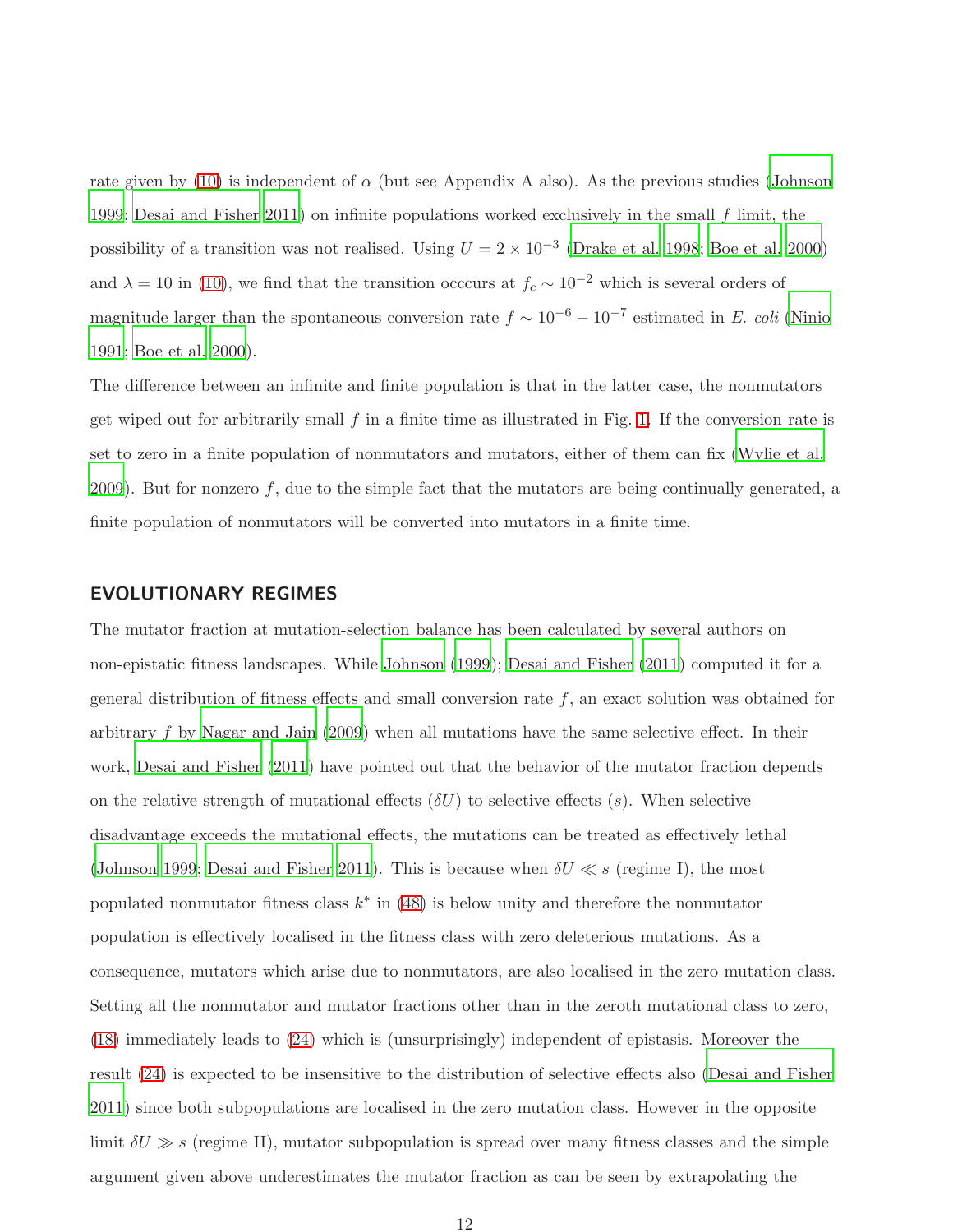solution [\(24\)](#page-8-0) to regime II in Figs. [2](#page-25-0)[-4.](#page-27-0) An expression for mutator frequency in regime II has been obtained in the absence of epistasis [\(Johnson 1999](#page-20-10); [Nagar and Jain 2009](#page-21-5); [Desai and Fisher 2011](#page-19-10)) and here we have extended the previous analyses by including it.

Figures [2-](#page-25-0)[4](#page-27-0) show that the mutator fraction in regime II decreases monotonically as the epistasis parameter  $\alpha$  increases. To understand this behavior, we first note that the fitness difference  $F(k) - F(k+1) \approx s\alpha k^{\alpha-1}$  for large k approaches zero for  $\alpha < 1$  and infinity for  $\alpha > 1$  as k increases. Thus the mutators stand a better chance of survival when the fitness interactions are antagonistic than synergistic. For a given  $\alpha$ , as large selective cost is detrimental for the mutators, the mutator frequency decreases (regime II) to a constant (regime I) as s increases (refer Fig. [2\)](#page-25-0). The effect of increasing mutator strength  $\lambda$  is also to reduce the mutator fraction as shown in Fig. [4.](#page-27-0) The variation of mutator frequency with the spontaneous mutation rate  $U$  shown in Fig. [3](#page-26-0) however displays an interesting feature: as  $U$  increases, the mutator frequency decreases monotonically for  $\alpha > 1/2$  but for  $\alpha < 1/2$ , it decreases in regime I and increases in regime II. At  $\alpha = 1/2$ , the mutator fraction decreases to a constant as mutation rate  $U$  is raised. This behavior may be understood as follows: in regime II in which both subpopulations are spread over the fitness landscape and carry many deleterious mutations, both nonmutators and mutators incur a negligible fitness cost when a mutation occurs for small  $\alpha$  but due to the unidirectional flux from nonmutators to mutators, the mutator fraction approaches unity as  $U$  increases (also see Appendix A). This suggests that even if the spontaneous mutation rate of the nonmutator is high, the mutators can still thrive provided the fitness cost increases sufficiently slowly.

On non-epistatic fitness landscapes, the short time dynamics [\(Johnson 1999](#page-20-10); [Desai and Fisher 2011\)](#page-19-10) until the population reaches a mutation-selection balance and the long term dynamics (Söderberg and Berg 2011; [Lynch 2011](#page-20-2)) in which the mutators get fixed due to stochastic fluctuations have been studied. Here we have developed a diffusion theory to find the time to fix mutators in a population of size N when the conversion rate  $f$  is small in the presence of epistatic interactions. Our results given in [\(39\)](#page-10-0) predict that the fixation time remains roughly constant for small populations and increase exponentially fast beyond a critical population size  $N_c \sim \mathcal{Q}f^{-1}$ . Thus in the limit  $N \to \infty$ , the time to fix mutators is also infinite which is consistent with the result that an infinitely large population with conversion rate  $f \ll f_c$  exists in a mixed state. The fixation time depends on the biological parameters  $U, \lambda, s, \alpha$  through the mutator fraction at mutation-selection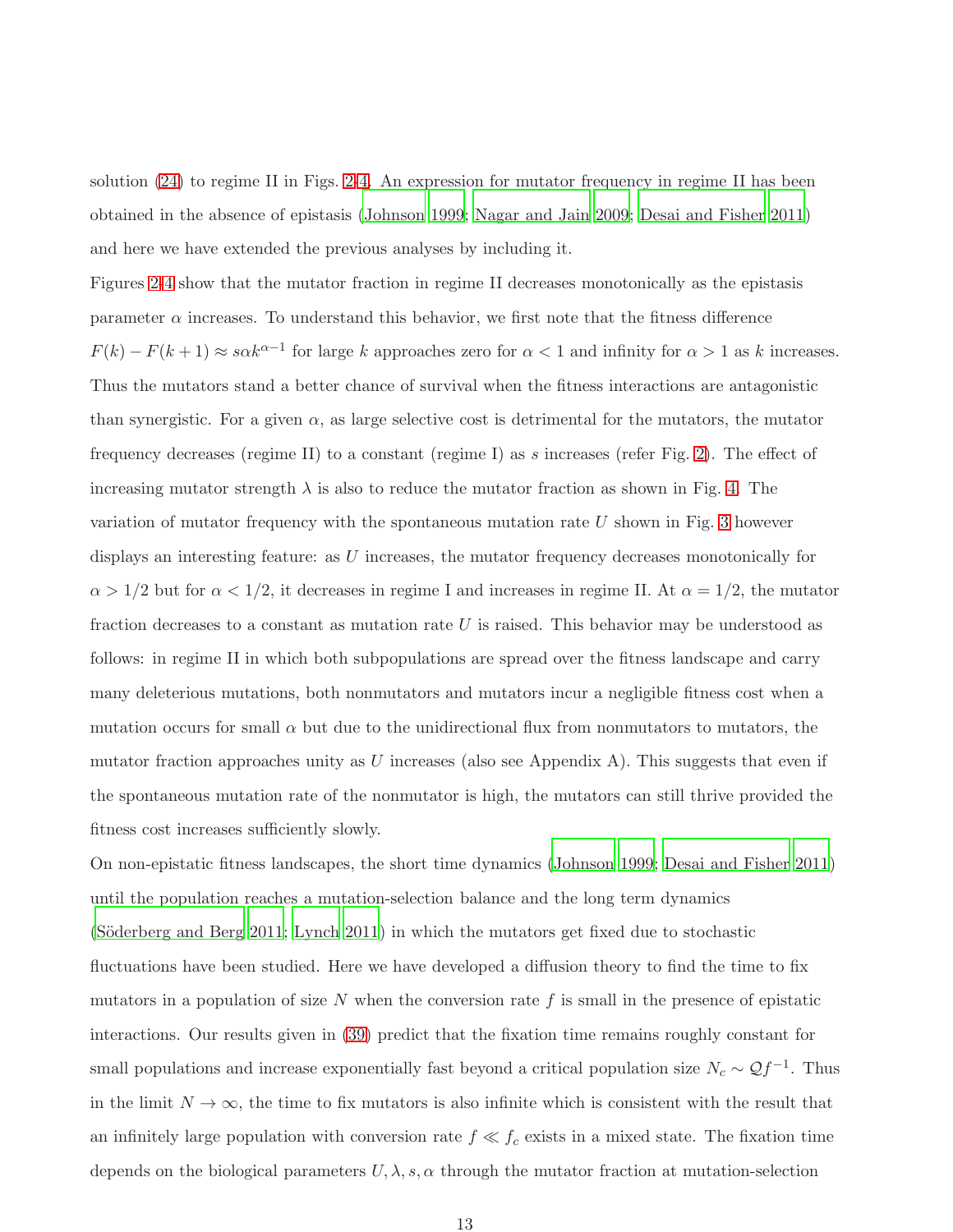balance. In regime I, since the mutator fraction is independent of  $\alpha$ , this has the direct consequence that the fixation time is also unaffected by  $\alpha$  (refer Fig. [5\)](#page-28-0) and therefore experiments aiming to detect epistasis using mutators should not operate in regime I. From [\(24\)](#page-8-0), we find that the crossover population size  $N_c = (2\delta U)^{-1}$  is approximately 25 for the parameters in Fig. [5](#page-28-0) in agreement with the simulation results shown in the inset. The fixation time in regime II depends on the epistasis exponent in a nontrivial manner. As discussed above, the mutator fraction in regime II decreases with increasing  $\alpha$  and therefore due to [\(39\)](#page-10-0), it is expected that the time to fix mutators increases and the crossover population size decreases as  $\alpha$  increases. These expectations are borne out by the simulation results in Fig. [6.](#page-29-0) We also note that since the mutator fraction in regime II is higher than in regime I, the fixation time in regime II is shorter than that in regime I. Although the diffusion theory developed here using simple arguments captures the essential features of the fixation time, a more sophisticated analysis based on a path-integral formulation may be required for a better quantitative agreement with the numerical results [\(Neher and Shraiman 2012](#page-21-9)).

#### EVOLUTION OF MUTATION RATES

In this article, we studied the dynamics of the evolutionary process by which the mutation rate of a finite asexual population increases from U to  $\lambda U$  in time  $T_1 = \overline{T}$ . This population can in turn produce mutators with mutation rate  $\lambda_2 V$  at a rate  $f_2$  which take an average time  $T_2$  to fix and so on. Thus the mutation rate of the population can keep increasing in a manner similar to Muller's ratchet [\(Muller 1964](#page-21-10)) in which an asexual population keeps accumulating deleterious mutations. This ratcheting process has been studied recently by Söderberg and Berg (2011) and [Lynch \(2011](#page-20-2)) when epistatic interactions are absent and mutator strength is weak (regime I). Here we have focused on the dynamics of the first click of the ratchet for a more general set of parameters. When epistasis is absent, we can apply the results obtained here for the first click of the ratchet to the succeeding clicks. Assuming that the conversion rate and mutator strength is same for all clicks of the ratchet, the mutation rate at the *n*th click of the ratchet will increase to  $U_n = \lambda^n U$ . Then using [\(24\)](#page-8-0) and [\(27\)](#page-8-1) in the expression [\(39\)](#page-10-0) for fixation time, we find that the time elapsed between  $(n-1)$ th and *n*th click grows as  $e^{N\delta U_n}$  if  $\delta U_{n-1} < s/\lambda$  and  $e^{N\sqrt{\delta U_n s}}$  otherwise, where  $\delta U_n = U_{n+1} - U_n$ . Thus the time between consecutive fixations increases but the rate of increase is slower in regime II than in regime I. Our analytical estimates above are consistent with the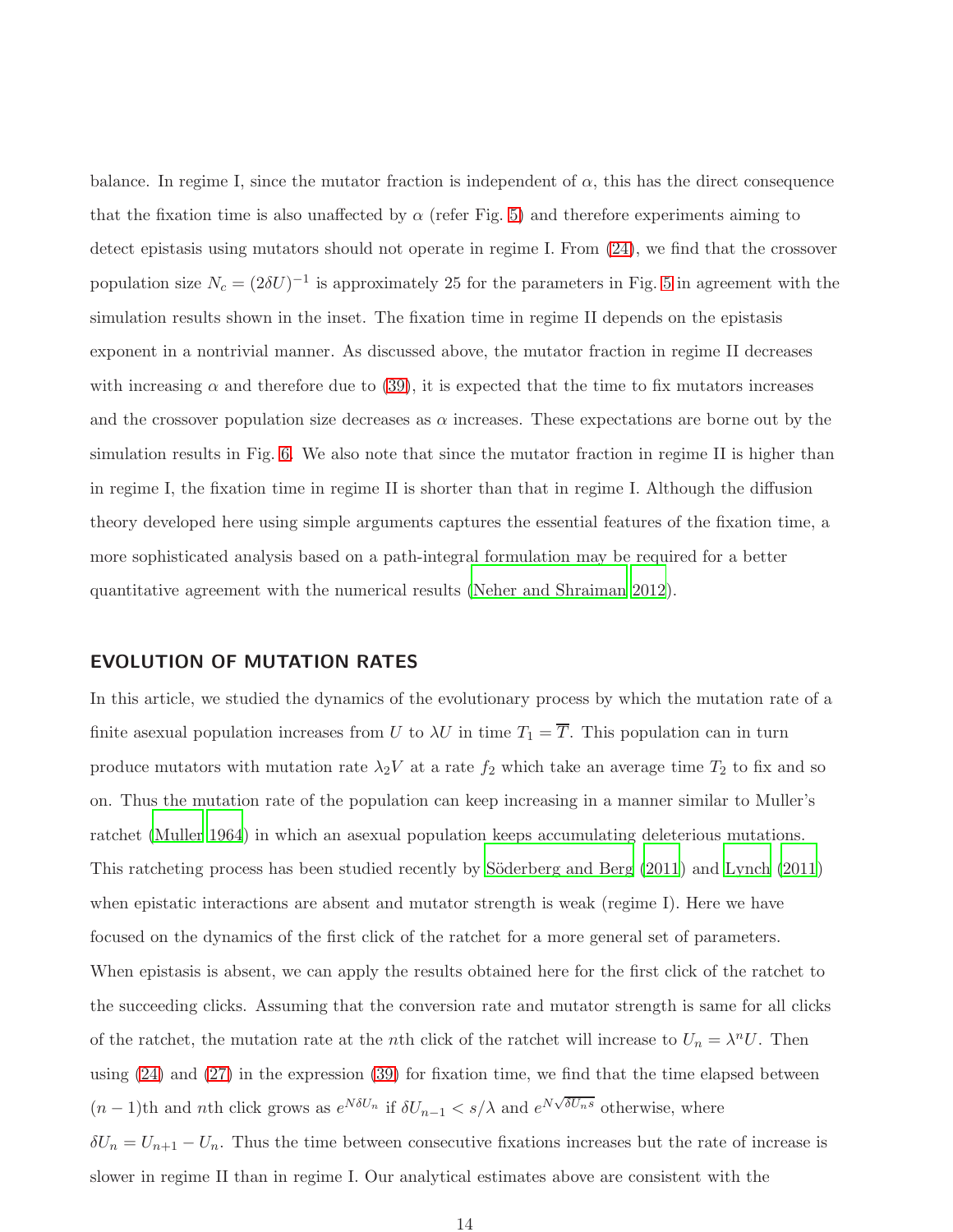numerical results of Söderberg and Berg (2011) who observed that the fixation time increases with mutation rate  $U_n$  and mutator strength  $\lambda$ . Our results [\(24\)](#page-8-0) and [\(39\)](#page-10-0) are also in agreement with those of [Lynch \(2011](#page-20-2)) who, using a diffusion theory and simulations, showed that the mean time to fixation is roughly constant in  $\delta U_n$  and selective effects during the initial clicks characterised by  $\delta U_n \ll 1/N$  but increases exponentially fast for later clicks. On epistatic fitness landscapes, as the time between successive clicks of the ratchet depends on the fittest class available at the end of a click [\(Jain 2008](#page-20-4)), a quantitative understanding of the successive fixation process requires more work and will be discussed elsewhere. Here we merely speculate that for  $\alpha > 1/2$ , every successive fixation event will take longer to occur since the mutator fraction decreases with increasing mutation rate and may result in fitness reduction to an extent that the population may not remain viable. On the other hand, as the mutator fraction at mutation-selection balance increases with mutation rate for  $\alpha < 1/2$ , the ratchet is expected to click fast but the population may be able to tolerate the errors as the fitness penalty does not increase commensurately. Interestingly in an experiment on bacterium *S. typhimurium* measuring the decrease in fitness as deleterious mutations accumulate, the mutation rates was varied up to hundred times more than the wild type and the fitness function of the form [\(1\)](#page-3-0) was found to be consistent with the epistasis exponent  $\alpha \approx 1/2$  for different mutation rates [\(Maisnier-Patin et al. 2005](#page-21-7)). Further experimental and theoretical studies of the mutator dynamics on epistatic fitness landscapes are required to better understand the ratcheting process.

#### EFFECT OF BENEFICIAL MUTATIONS

In the discussion so far, we have assumed that the backward conversion rate  $b$  at which a mutator is created from a nonmutator is zero. This assumption is motivated by experiments on *E. coli* which indicate that  $b/f \sim 10^{-3}$  [\(Ninio 1991](#page-21-8)). Here we briefly discuss how a nonzero backward rate b affects our main results. An immediate consequence of the nonmutator creation is that the population remains in a mixed state, irrespective of its size. In the inset of Fig. [5,](#page-28-0) the nonmutator fraction as a function of time is shown when the backward rate b is nonzero. We find that the nonmutator frequency is high for about 4000 generations after which the mutators take over. However as the nonmutators can be created at a rate  $b \ll f$ , the mutators cease to dominate after 6000 generations and the process repeats. In Figs. [5](#page-28-0) and [6,](#page-29-0) the results of our numerical simulations measuring the average time at which the nonmutator fraction becomes zero for the first time is compared with the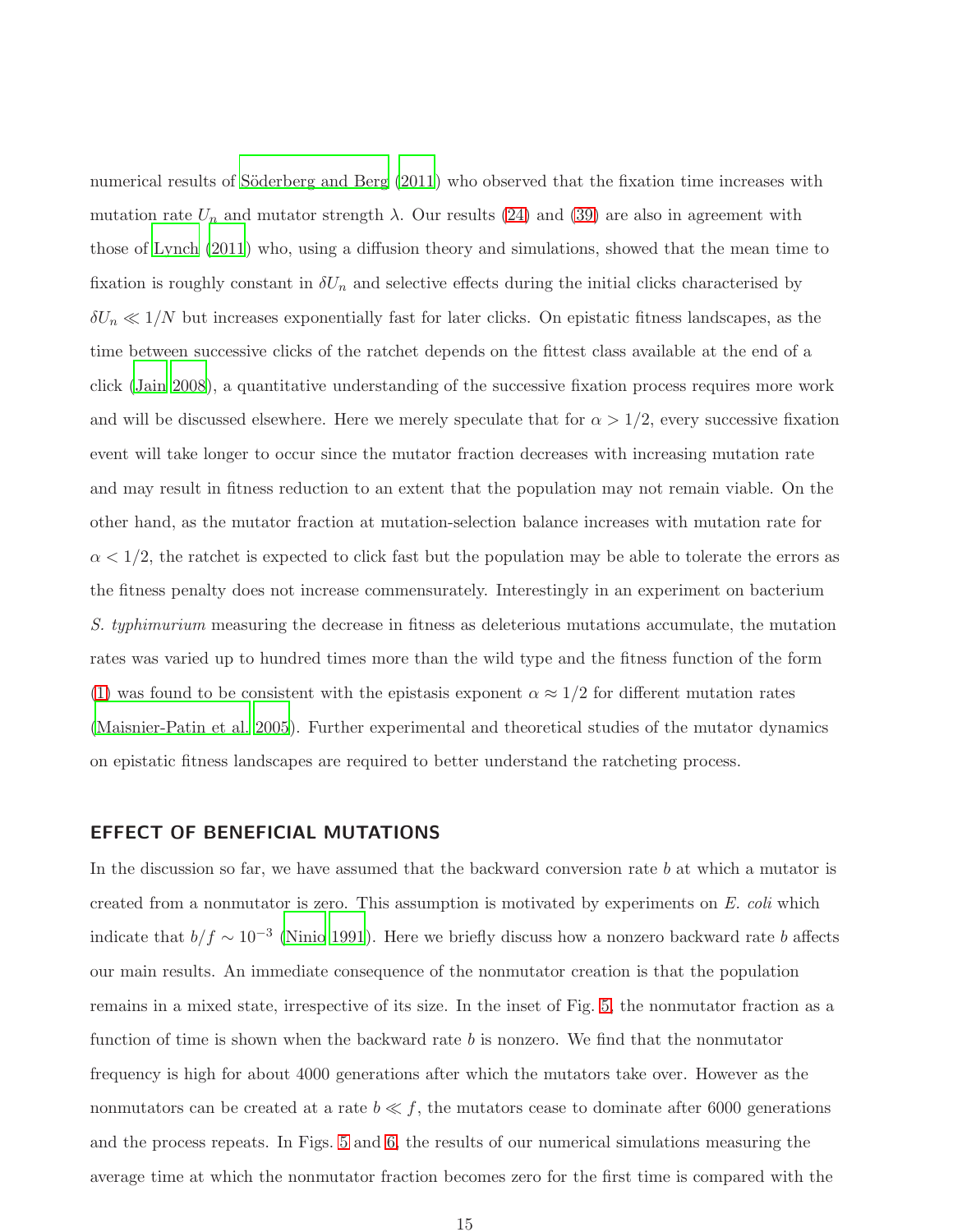fixation time for mutators when  $b = 0$  for a wide range of parameters and we find that the loss time for nonmutators is mildly affected when the mutators are allowed to convert to nonmutators. However the time during which mutators dominate (data not shown) can not be obtained by merely interchanging the nonmutator and mutator labels since the mutators by definition carry a higher mutation rate. A complete analysis of this model is nontrivial and we hope to address it in a future study.

Here we focused on the mutator fixation when the mutations are deleterious but theoretical studies [\(Andre and Godelle 2006;](#page-19-4) [Gerrish et al. 2007](#page-20-11); [Wylie et al. 2009](#page-23-2)) indicate that the mutators will take over during adaptation also. In this scenario, besides the continual production of mutators and finite population size, an additional factor namely availability of beneficial mutations is at work. As a result, the mutators are likely to get fixed in a time shorter than the one computed here. Indeed our numerical results shown in Fig. [7](#page-30-0) for a model in which beneficial mutations can also occur are in agreement with this expectation. In a recent experiment by [Raynes et al. \(2012](#page-21-11)), the number of generations for the mutators to take over an adapting population of *S. cerevisiae* was measured. The fixation time was observed to increase with population size but in very large populations, the mutators were not seen to fix. The latter result is surprising since we have shown here that a finite asexual population will fix mutators even in the absence of beneficial mutations. As the fixation time is large for larger populations, a longer run of the said experiment may shed some light on the dynamics of mutator fixation during adaptation.

## Appendix A: Infinite population on sharp peak fitness landscape

When the exponent  $\alpha \to 0$  in [\(1\)](#page-3-0), we get a sharp peak fitness landscape defined as

<span id="page-15-0"></span>
$$
F(k) = -s(1 - \delta_{k,0})
$$
\n(40)

The conversion rate at which the transition occurs depends on the nature of the pure mutator state. If the mutator population is in the localised state, [\(10\)](#page-6-0) holds. But if the mutator population is uniformly distributed with an average population fitness  $\widetilde{\mathcal{W}}^* = -s$ , we have

$$
f_c^* = s - U \ , \ U < s \tag{41}
$$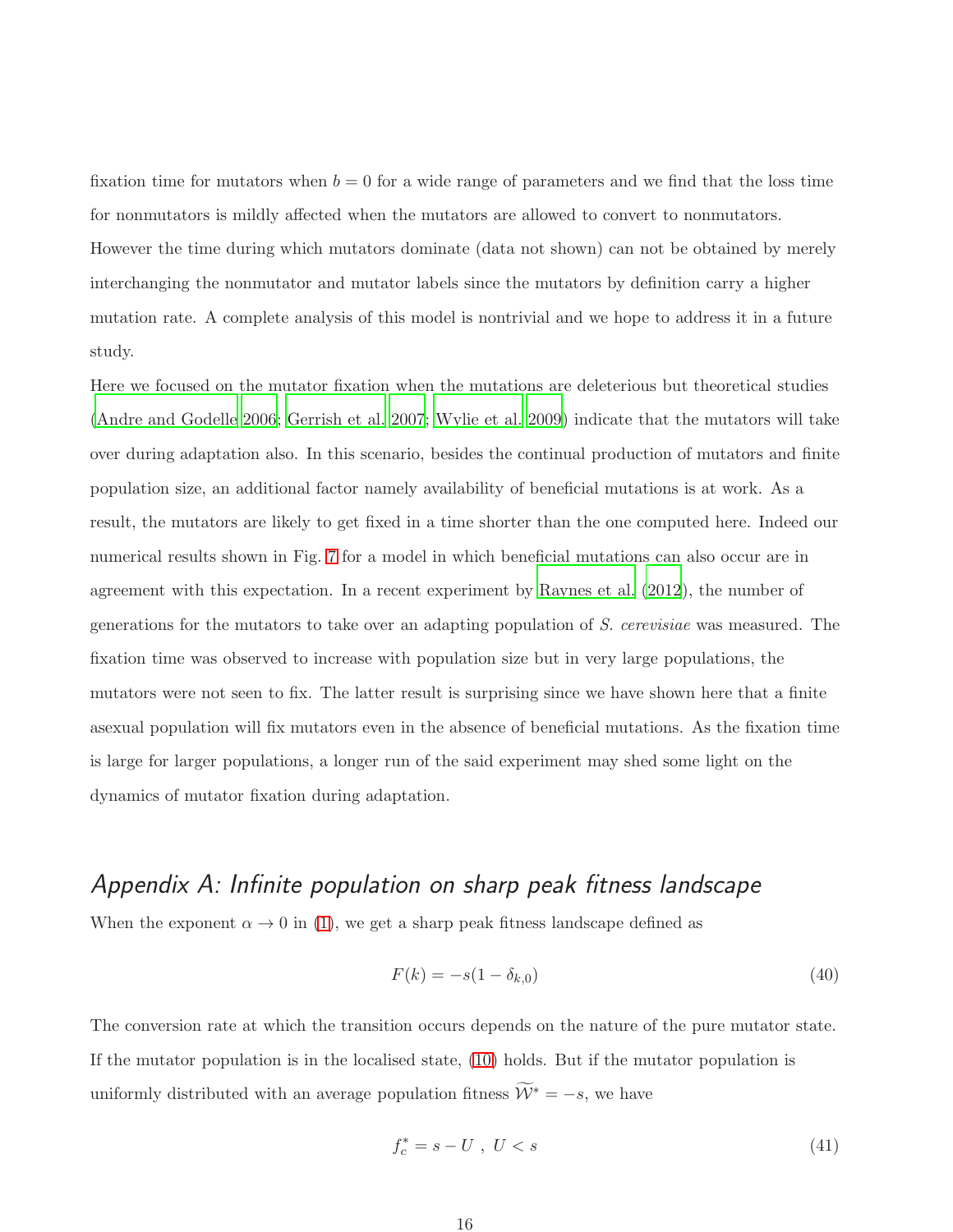Moreover, using  $(40)$  in  $(5)$  and  $(6)$ , we obtain

$$
\mathcal{P}(k) = \mathcal{P}(0) \left(\frac{U}{s}\right)^k, \ U < s \tag{42}
$$

$$
Q(k) = \frac{V}{V - U + s - f} Q(k - 1) + \frac{f}{V - U + s(1 - \delta_{k,0}) - f} \mathcal{P}(k)
$$
\n(43)

On summing over k from zero to infinity on both sides of the above equations and using  $P + Q = 1$ , we get

$$
\mathcal{P} = \left(1 - \frac{f}{f_c}\right) \left(1 - \frac{f}{f_c^*}\right) \tag{44}
$$

which shows that the total nonmutator fraction vanishes at both  $f_c$  and  $f_c^*$  in accordance with the above discussion and the pure mutator state is the only solution for  $f > f_c, f_c^*$ .

## Appendix B: Evaluation of product [\(22\)](#page-8-3)

The product [\(22\)](#page-8-3) can be rewritten as

<span id="page-16-1"></span>
$$
G(k) = \left(\frac{V}{\delta U}\right)^k \exp\left[-\sum_{p=0}^k \ln\left(1 + \frac{sp^{\alpha}}{\delta U}\right)\right]
$$
\n(45)

$$
\approx \left(\frac{V}{\delta U}\right)^k \exp\left[-\int_0^k dp \ln\left(1 + \frac{sp^{\alpha}}{\delta U}\right)\right]
$$
\n(46)

$$
= \left(\frac{V}{\delta U}\right)^k \exp\left[-\left(\frac{\delta U}{s}\right)^{\frac{1}{\alpha}} \int_0^{k\left(\frac{s}{\delta U}\right)^{\frac{1}{\alpha}}} dz \ln(1+z^{\alpha})\right]
$$
(47)

where we have approximated the sum by an integral. The function  $G(k)$  is nonmonotonic in k and has a maximum at  $k = k^*$  given by

<span id="page-16-0"></span>
$$
k^* \approx \left(\frac{U}{s}\right)^{\frac{1}{\alpha}}\tag{48}
$$

This can be seen by considering the ratio  $G(k+1)/G(k)$  which crosses unity at  $k = k^*$ . As the population fraction  $\mathcal{P}_0(k)$  given by [\(15\)](#page-7-4) also has a maximum at  $k^*$ , the dominant contribution to the sums in [\(21\)](#page-7-2) comes when the argument  $k \sim \mathcal{O}(k^*)$ . As a result, the upper limit of the integral on the RHS of [\(47\)](#page-16-1) scales as

$$
k\left(\frac{s}{\delta U}\right)^{\frac{1}{\alpha}} \sim \left(\frac{U}{\delta U}\right)^{\frac{1}{\alpha}} \ll 1\tag{49}
$$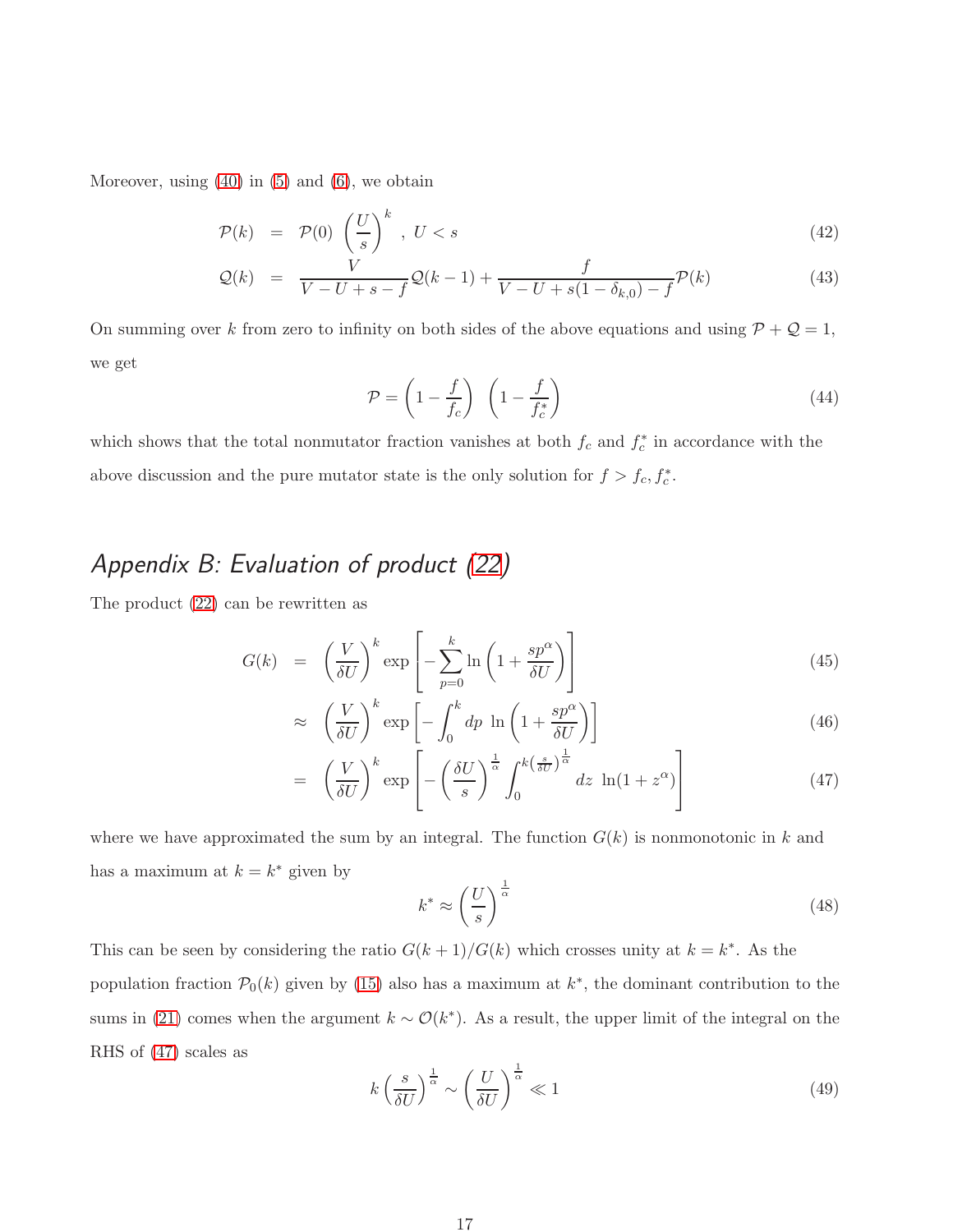if the mutator strength  $\lambda \gg 1$ . This allows us to write

<span id="page-17-0"></span>
$$
G(k) \approx \left(\frac{V}{\delta U}\right)^k \exp\left[-\left(\frac{\delta U}{s}\right)^{\frac{1}{\alpha}} \int_0^{k\left(\frac{s}{\delta U}\right)^{\frac{1}{\alpha}}} dz \ z^{\alpha}\right] \tag{50}
$$

$$
= \left(\frac{V}{\delta U}\right)^k \exp\left[-\frac{s}{\delta U} \frac{k^{\alpha+1}}{\alpha+1}\right] \tag{51}
$$

## Appendix C: Gaussian approximation in regime II

To find the mutator fraction in regime II, we first note that both  $\mathcal{P}_0(k)$  and  $G(k)$  have a maximum at  $k^*$  given by [\(48\)](#page-16-0). Using the Stirling's formula  $k! \approx \sqrt{2\pi k} (k/e)^k$  in [\(15\)](#page-7-4), we approximate the fraction  $\mathcal{P}_0(k)$  by a Gaussian centred about  $k^*$  and obtain

<span id="page-17-1"></span>
$$
\mathcal{P}_0(k) \approx \sqrt{\frac{\alpha}{2\pi k^*}} \ e^{-\frac{\alpha(k-k^*)^2}{2k^*}}
$$
\n(52)

which is normalised to unity for  $k^* \gg 1$ . The product [\(51\)](#page-17-0) can also be approximated in a similar fashion and we have

$$
\ln\left(\frac{G(k)}{G(k^*)}\right) \approx (k - k^*) \ln\left(\frac{V}{\delta U}\right) - \frac{s}{\delta U} \frac{k^{\alpha+1} - k^{*\alpha+1}}{\alpha+1}
$$
\n(53)

$$
= (k - k^*) \ln\left(\frac{V}{\delta U}\right) - \frac{s}{\delta U} \frac{k^{*\alpha+1}}{\alpha+1} \left[ \left(1 + \frac{k - k^*}{k^*}\right)^{\alpha+1} - 1 \right] \tag{54}
$$

$$
\approx \left[\ln\left(\frac{V}{\delta U}\right) - \frac{U}{\delta U}\right](k - k^*) - \frac{\alpha U}{2k^* \delta U}(k - k^*)^2 \tag{55}
$$

For strong mutators, we thus obtain

<span id="page-17-2"></span>
$$
G(k) \approx e^{-\frac{\alpha U(k - k^*)^2}{2k^* \delta U}} G(k^*)
$$
\n
$$
(56)
$$

Note that the width of the above Gaussian approximating the product  $G(k)$  is about  $\lambda$  times larger than that of the Gaussian in [\(52\)](#page-17-1).

## Appendix D: Calculation of fixation time [\(39\)](#page-10-0)

Using the drift coefficient [\(34\)](#page-9-3) and diffusion coefficient [\(38\)](#page-10-1) in the expressions [\(28\)](#page-9-4) and [\(29\)](#page-9-5), we get

<span id="page-17-3"></span>
$$
\overline{T} = 2N \int_0^{\mathcal{P}} dy \ \psi(y) \int_y^1 \frac{dx}{x(1-x)\psi(x)} \tag{57}
$$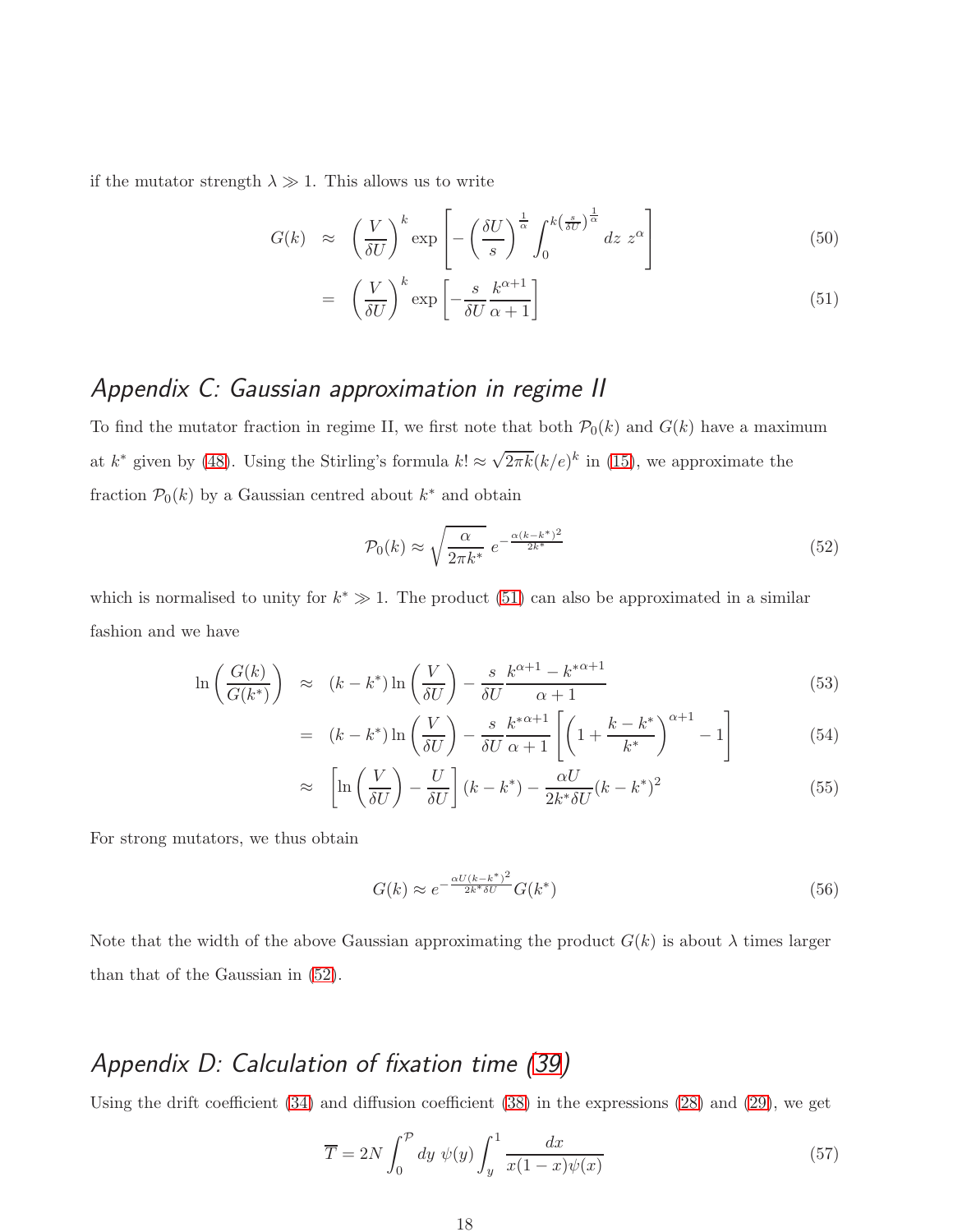where

$$
\psi(x) = e^{-\frac{2Nx}{\mathcal{Q}_1}}(1-x)^{-2Nf} \tag{58}
$$

and  $\mathcal{P} = 1 - f \mathcal{Q}_1$ . Thus we have

<span id="page-18-2"></span>
$$
\overline{T} = 2N \int_0^p dy \ e^{-\frac{2Ny}{\mathcal{Q}_1}} (1-y)^{-2Nf} \ \int_y^1 dx \ \frac{e^{\frac{2Nx}{\mathcal{Q}_1}} (1-x)^{2Nf}}{x(1-x)}
$$
(59)

We first evaluate the integrals in the above equation for  $2Nf < 1$  by writing  $\overline{T} = I_1 + I_2$  where

<span id="page-18-0"></span>
$$
I_1 = 2N \int_0^{\mathcal{P}} dy \ e^{-\frac{2Ny}{\mathcal{Q}_1}} (1-y)^{-2Nf} \int_y^1 dx \ e^{\frac{2Nx}{\mathcal{Q}_1}} (1-x)^{2Nf-1}
$$
(60)

$$
I_2 = 2N \int_0^{\mathcal{P}} dy \ e^{-\frac{2Ny}{\mathcal{Q}_1}} (1-y)^{-2Nf} \int_y^1 dx \ e^{\frac{2Nx}{\mathcal{Q}_1}} (1-x)^{2Nf} x^{-1}
$$
(61)

Since the factor  $(1-x)^{2Nf-1}$  in the inner integral on the RHS of [\(60\)](#page-18-0) diverges at unity for  $2Nf < 1$ , the dominant contribution to the integral  $I_1$  comes due to this factor:

$$
I_1 \approx 2N \int_0^{\mathcal{P}} dy \ e^{-\frac{2Ny}{\mathcal{Q}_1}} (1-y)^{-2Nf} \int_y^1 dx \ e^{\frac{2N}{\mathcal{Q}_1}} (1-x)^{2Nf-1} \tag{62}
$$

$$
= \frac{Q_1}{2Nf} \left( e^{\frac{2N}{Q_1}} - e^{2Nf} \right) \tag{63}
$$

If  $N \ll Q_1/2$ , the above integral gives the fixation time to be independent of N *i.e.* 

<span id="page-18-1"></span>
$$
I_1 \approx \frac{1}{f} - \mathcal{Q}_1 = \frac{\mathcal{P}}{f} , \ N \ll \mathcal{Q}_1/2 \tag{64}
$$

On the other hand, for small  $2Nf$  and  $2N/Q_1$ , the integral  $I_2$  may be approximated as:

$$
I_2 \approx 2N \int_0^{\mathcal{P}} dy \int_y^1 dx \ x^{-1} \tag{65}
$$

$$
\approx 2N\mathcal{P}, N \ll \mathcal{Q}_1/2 \tag{66}
$$

Since  $2Nf < 1$ , the behavior of the fixation time for  $N \ll Q_1/2$  is dominated by [\(64\)](#page-18-1). Thus the diffusion theory predicts that the fixation time for small populations is a constant in  $N$ . We remark that the N-independent behavior of fixation time will not be obtained if instead of [\(38\)](#page-10-1), Feller diffusion  $D_2 = P/N$  is assumed (see, for e.g., [Jain \(2008](#page-20-4))).

For large populations with  $2Nf$ ,  $2N/Q_1 \gg 1$ , a rough estimate for the fixation time may be obtained using [\(59\)](#page-18-2). Approximating  $(1-x)^{2Nf} \approx e^{-2Nfx}$ , we get

$$
\overline{T} \approx 2N \int_0^{\mathcal{P}} dy \ e^{-\frac{2Ny}{\mathcal{Q}_1}} e^{2Nfy} \int_y^1 dx \ e^{\frac{2Nx}{\mathcal{Q}_1}} e^{-2Nfx} \tag{67}
$$

$$
\approx \frac{Q_1^2}{2N\mathcal{P}^2} e^{\frac{2N\mathcal{P}}{Q_1}} \tag{68}
$$

Thus for large N, the fixation time increases exponentially in N.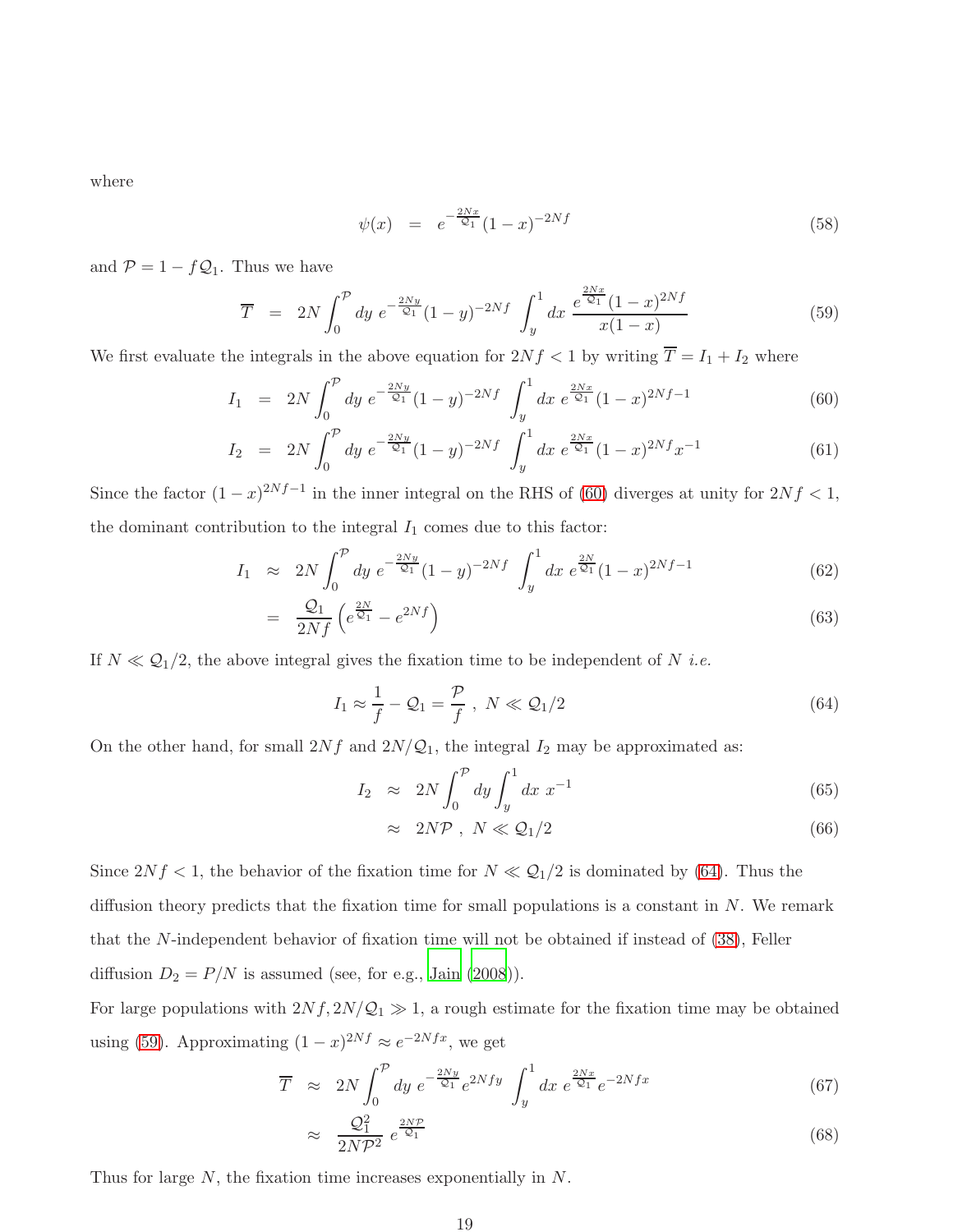#### ACKNOWLEDGEMENTS

A.N. acknowledges the kind hospitality of JNCASR during his visits.

#### LITERATURE CITED

- <span id="page-19-4"></span>Andre, J.-B. and B. Godelle, 2006. The evolution of mutation rate in finite asexual populations. Genetics 172:611–626.
- <span id="page-19-7"></span>Baake, E. and W. Gabriel, 2000. Pp. 203–264, *in* D. Stauffer, ed. Annual Reviews of Computational Physics VII. Singapore: World Scientific.
- <span id="page-19-0"></span>Baer, C., M. Miyamoto, and D. Denver, 2007. Mutation rate variation in multicellular eukaryotes: Causes and consequences. Nat. Rev. Genet. 8:619–631.
- <span id="page-19-1"></span>Björkholm, B., M. Sjölund, P. Falk, O. Berg, L. Engstrand, and D. Andersson, 2001. Mutation frequency and biological cost of antibiotic resistance in *Helicobacter pylori*. Proc. Natl. Acad. Sci. USA 98:14607–14612.
- <span id="page-19-2"></span>Boe, L., M. Danielsen, S. Knudsen, J. B. Petersen, J. Maymann, and P. R. Jensen, 2000. The frequency of mutators in populations of *Escherichia coli*. Mut. Res. 448:47–55.
- <span id="page-19-5"></span>Cooper, V. and R. Lenski, 2000. The population genetics of ecological specialization in evolving *Escherichia coli* populations. Nature 407:736–739.
- <span id="page-19-10"></span>Desai, M. and D. Fisher, 2011. The balance between mutators and nonmutators in asexual populations. Genetics 188:997–1014.
- <span id="page-19-3"></span>Drake, J. W., B. Charlesworth, D. Charlesworth, and J. F. Crow, 1998. Rates of spontaneous mutation. Genetics 148:1667–1686.
- <span id="page-19-8"></span>Eigen, M., 1971. Selforganization of matter and evolution of biological macromolecules. Naturwissenchaften 58:465 – 523.
- <span id="page-19-9"></span>Ewens, W., 1979. Mathematical Population Genetics. Springer, Berlin.
- <span id="page-19-6"></span>Gentile, C., S.-C. Yu, S. Serrano, P. Gerrish, and P. Sniegowski, 2011. Competition between highand higher-mutating strains of *Escherichia coli*. Biol. Lett. 7:422–424.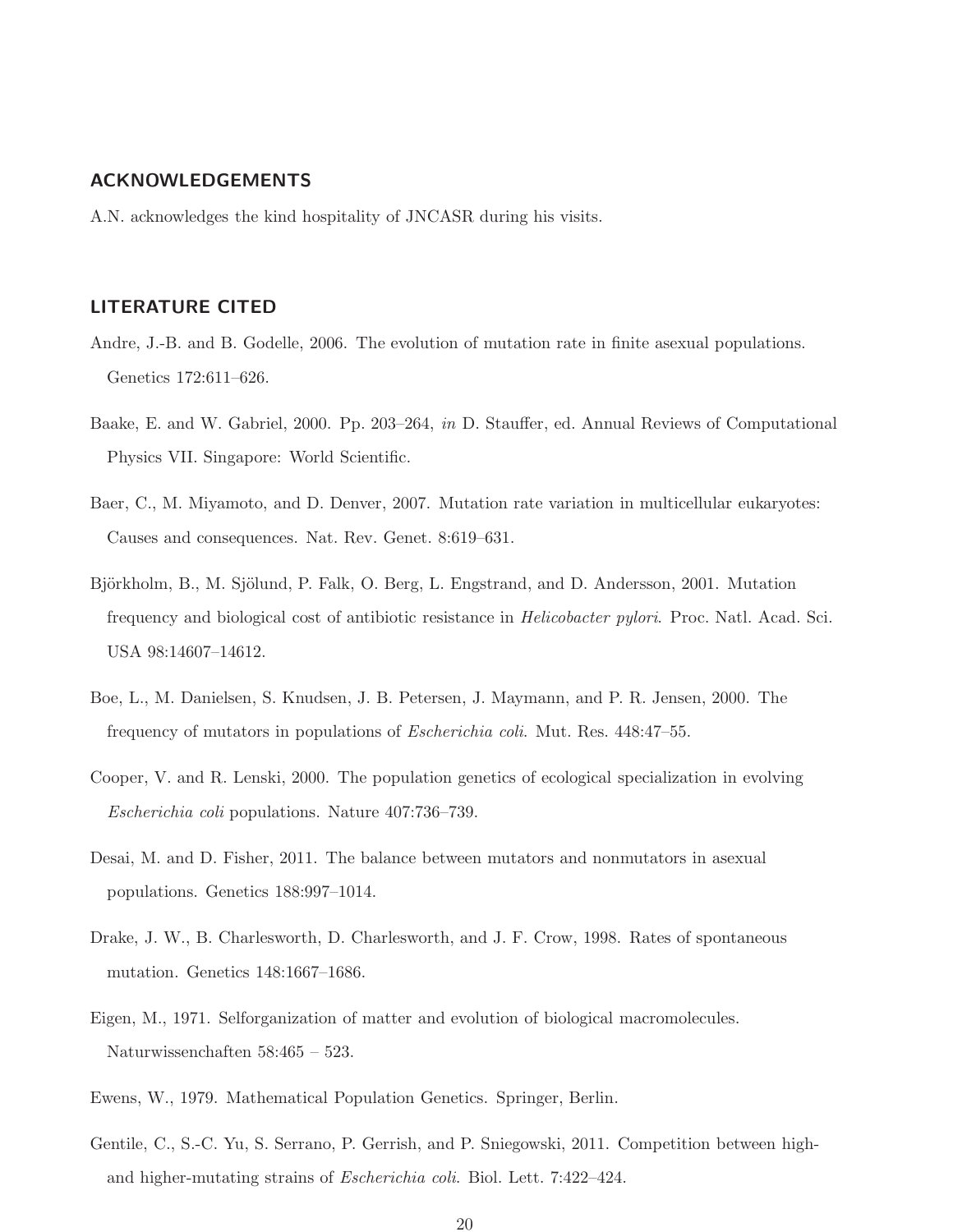- <span id="page-20-11"></span>Gerrish, P. J., A. Colato, A. Perelson, and P. Sniegowski, 2007. Complete genetic linkage can subvert natural selection. Proc. Natl. Acad. Sci. USA 104:6266–6271.
- <span id="page-20-1"></span>Gross, M. D. and E. C. Siegel, 1981. Incidence of mutator strains in *Esherichia coli* and coliforms in nature. Mutat. Res. 91:107–110.
- <span id="page-20-7"></span>Haigh, J., 1978. The accumulation of deleterious genes in a population - Muller's ratchet. Theoret. Population Biol. 14:251–267.
- <span id="page-20-4"></span>Jain, K., 2008. Loss of least-loaded class in asexual populations due to drift and epistasis. Genetics 179:2125.
- <span id="page-20-5"></span>———, 2010. Time to fixation in the presence of recombination. Theo. Pop. Biol. 77:23.
- <span id="page-20-8"></span>Jain, K. and J. Krug, 2007. Adaptation in simple and complex fitness landscapes. Pp. 299–340, *in* U. Bastolla, M. Porto, H. Roman, and M. Vendruscolo, eds. Structural Approaches to Sequence Evolution: Molecules, Networks and Populations. Springer, Berlin.
- <span id="page-20-9"></span>Jain, K. and S. Seetharaman, 2011. Nonlinear deterministic equations in biological evolution. J. Nonlin. Math. Phys. 18:321–338.
- <span id="page-20-10"></span>Johnson, T., 1999. The approach to mutation selection balance in an infinite asexual population, and the evolution of mutation rates. Proc. Royal Society B 266:2389.
- <span id="page-20-6"></span>Kimura, M. and T. Maruyama, 1966. The mutational load with epistatic gene interactions in fitness. Genetics 54:1337–1351.
- <span id="page-20-3"></span>Kouyos, R., O. Silander, and S. Bonhoeffer, 2007. Epistasis between deleterious mutations and the evolution of recombination. Trends Ecol. Evol. 22:308–315.
- <span id="page-20-0"></span>LeClerc, J., B. Li, W. Payne, and T. Cebula, 1996. High mutation frequencies among *Escherichia coli* and Salmonella pathogens. Science 274:1208 – 1211.
- <span id="page-20-2"></span>Lynch, M., 2011. The lower bound to the evolution of mutation rates. Genome Evol. Biol. 3:1107–1118.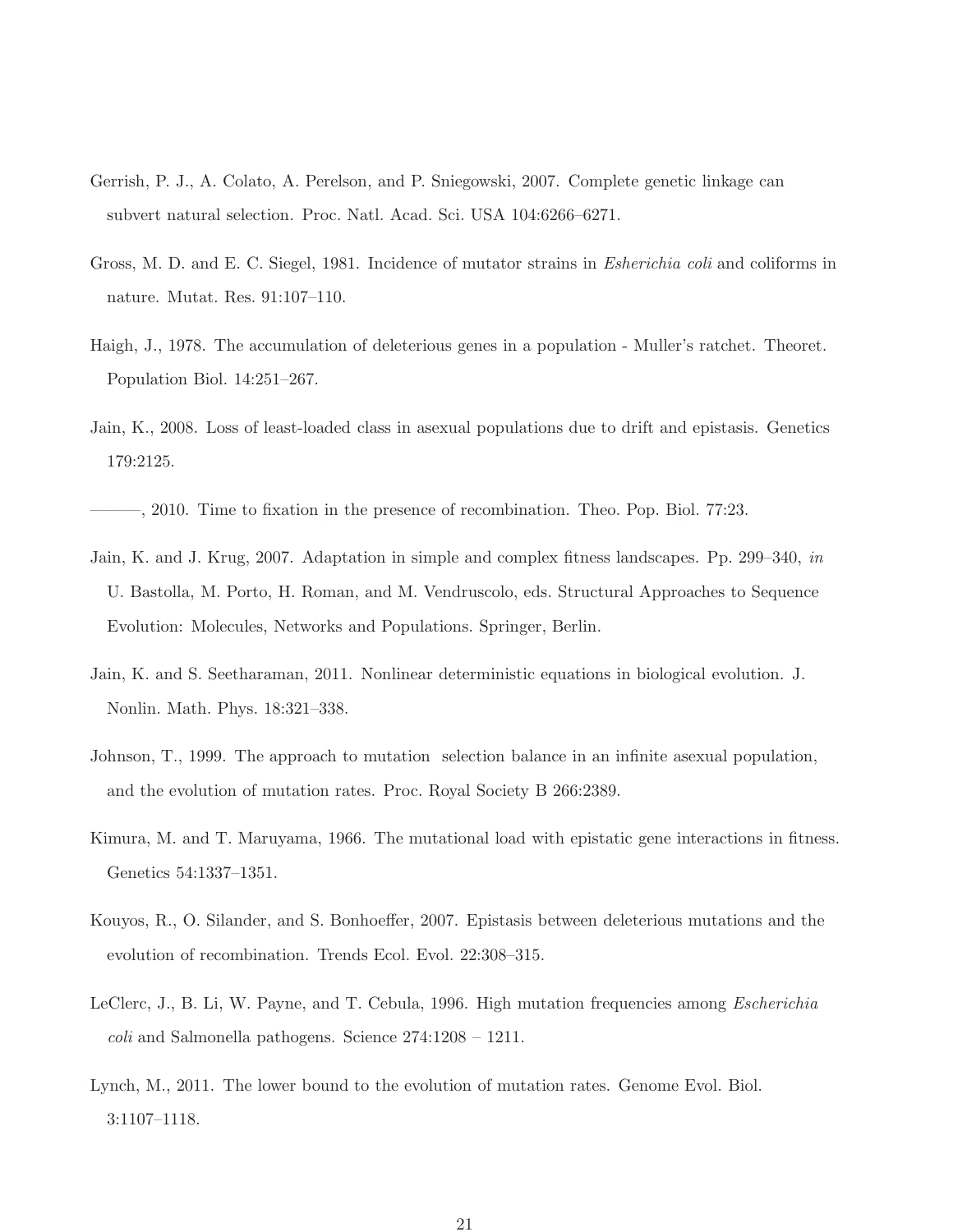- <span id="page-21-7"></span>Maisnier-Patin, S., J. Roth, A. Fredriksson, T. Thomas Nyström, O. Berg, and D. Andersson, 2005. Genomic buffering mitigates the effects of deleterious mutations in bacteria. Nat. Genet. 37:1376 – 1379.
- <span id="page-21-3"></span>Mao, E., L. Lane, J. Lee, and J. Miller, 1997. Proliferation of mutators in a cell population. J. Bacteriol. 179:417–422.
- <span id="page-21-1"></span>Matic, I., M. Radman, F. Taddei, B. Picard, C. Doit, E. Bingen, E. Denamur, and J. Elion, 1997. Highly variable mutation rates in commensal and pathogenic *Escherichia coli*. Science 277:1833–1834.
- <span id="page-21-0"></span>Miller, J., 1996. Spontaneous mutators in bacteria: Insights into pathways of mutagenesis and repair. Annu. Rev. Microbiol. 50:625–643.
- <span id="page-21-10"></span>Muller, H. J., 1964. The relation of recombination to mutational advance. Mutation Res. 1:2–9.
- <span id="page-21-5"></span>Nagar, A. and K. Jain, 2009. Exact phase diagram of quasispecies model with mutation rate modifier. Phys. Rev. Lett. 102:038101.
- <span id="page-21-9"></span>Neher, R. and B. Shraiman, 2009. Fluctuations of fitness distributions and the rate of Muller ratchet. Genetics 191:1283–1293.
- <span id="page-21-8"></span>Ninio, J., 1991. Transient mutators - a semiquantitative analysis of the influence of translation and transcription errors on mutation rates. Genetics 129:957–962.
- <span id="page-21-2"></span>Oliver, A., R. Cantón, P. Campo, F. Baquero, and J. Blázquez, 2000. High frequency of hypermutable *Pseudomonas aeruginosa* in cystic fibrosis lung infection. Science 288:1251–1253.
- <span id="page-21-4"></span>Palmer, M. and M. Lipsitch, 2006. The influence of hitchhiking and deleterious mutation upon asexual mutation rates. Genetics 173:461–472.
- <span id="page-21-6"></span>Phillips, P., 2008. Epistasis: the essential role of gene interactions in the structure and evolution of genetic systems. Nat. Rev. Genet. 9:855–867.
- <span id="page-21-11"></span>Raynes, Y., M. Gazzara, and P. Sniegowski, 2012. Contrasting dynamics of a mutator allele in asexual populations of differing size. Evolution 66:2329-2334.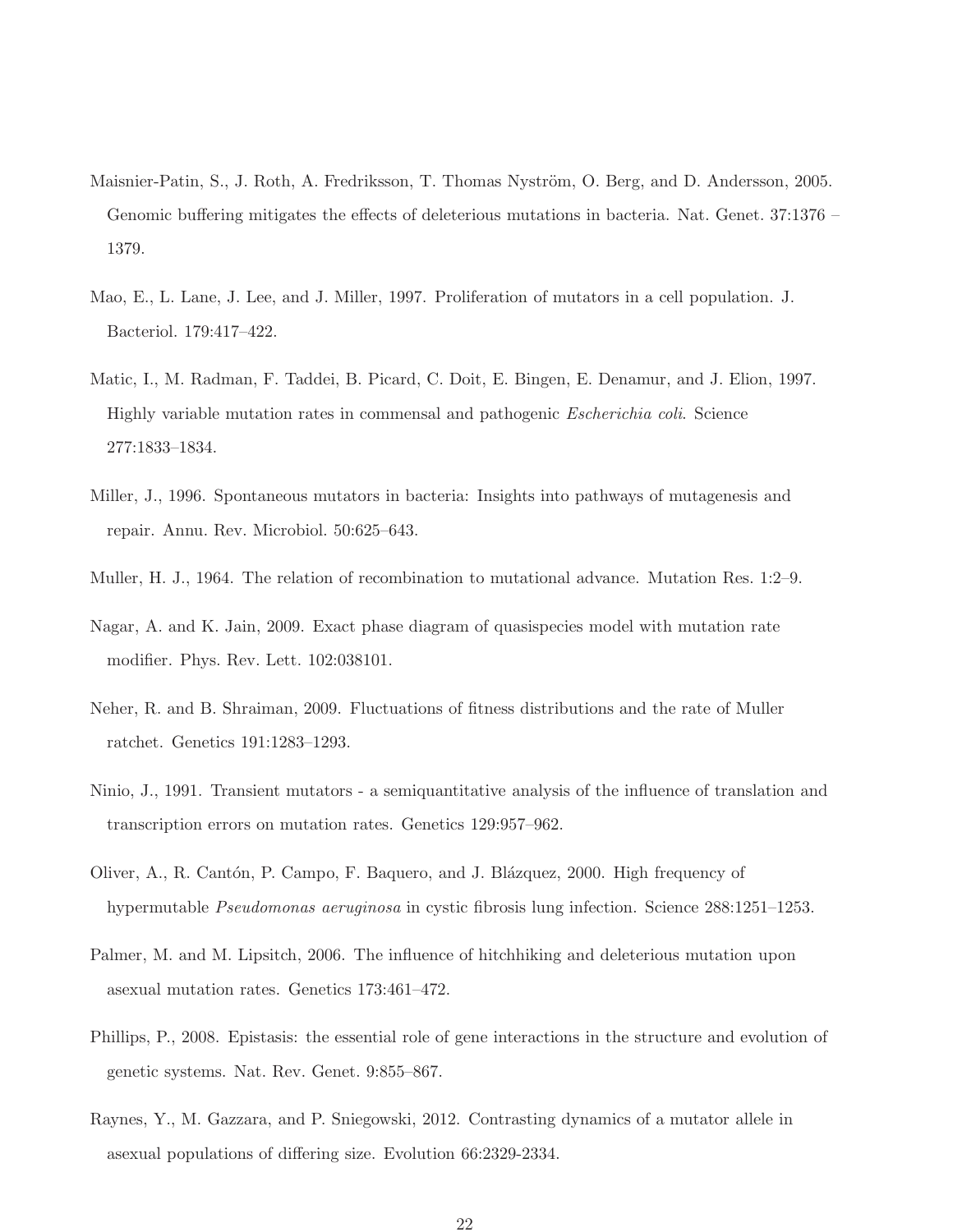- <span id="page-22-2"></span>Richardson, A., Z. Yu, T. Popovic, and I. Stojiljkovic, 2002. Mutator clones of *Neisseria meningitidis* in epidemic serogroup a disease. Proc. Natl. Acad. Sci. USA 99:6103–6107.
- <span id="page-22-1"></span>Rosenberg, S., C. Thulina, and R. Harris, 1998. Transient and heritable mutators in adaptive evolution in the lab and in nature. Genetics 148:1559–1566.
- <span id="page-22-6"></span>Shaver, A., P. Dombrowski, J. Sweeney, T. Treis, R. Zappala, and P. Sniegowski, 2002. Fitness evolution and the rise of mutator alleles in experimental *Escherichia coli* populations. Genetics 162:557–566.
- <span id="page-22-5"></span>Smith, J. M. and J. Haigh, 1974. Hitchhiking effect of a favourable gene. Genet. Res. 23:23–35.
- <span id="page-22-3"></span>Sniegowski, P. D., P. J. Gerrish, and R. Lenski, 1997. Evolution of high mutation rates in experimental populations of *Escherichia coli*. Nature 387:703–705.
- <span id="page-22-10"></span>Söderberg, R. and O. Berg, 2011. Kick-starting the ratchet: The fate of mutators in an asexual population. Genetics 187:1129–1137.
- <span id="page-22-11"></span>Stephan, W., L. Chao, and J. G. Smale, 1993. The advance of Muller ratchet in a haploid asexual population - approximate solutions based on diffusion-theory. Genet. Res. Camb. 61:225–232.
- <span id="page-22-12"></span>Stephan, W. and Y. Kim, 2002. Pp. 72–93, *in* M. Slatkin and M. Veuille, eds. Modern Developments in Theoretical Population Genetics,. Oxford University Press, Oxford.
- <span id="page-22-7"></span>Taddei, T., M. Radman, J. Maynard-Smith, B. Toupance, P. H. Gouyon, and B. Godelle, 1997. Role of mutator alleles in adaptive evolution. Nature 387:700.
- <span id="page-22-9"></span>Tannenbaum, E. and E. Shakhnovich, 2005. Semiconservative replication in the quasispecies model. Physics of Life Reviews 2:290.
- <span id="page-22-8"></span>Tenaillon, O., B. Toupance, H. Nagard, F. Taddei, and B. Godelle, 1999. Mutators, population size, adaptive landscape and the adaptation of asexual populations of bacteria. Genetics 152:485–493.
- <span id="page-22-4"></span>Tröbner, W. and R. Piechocki, 1984. Selection against hypermutability in *Escherichia coli* during long-term evolution. Mol. Gen. Genet. 198:177–178.
- <span id="page-22-0"></span>Visser, J., 2002. The fate of microbial mutators. Microbiology 148:1247–1252.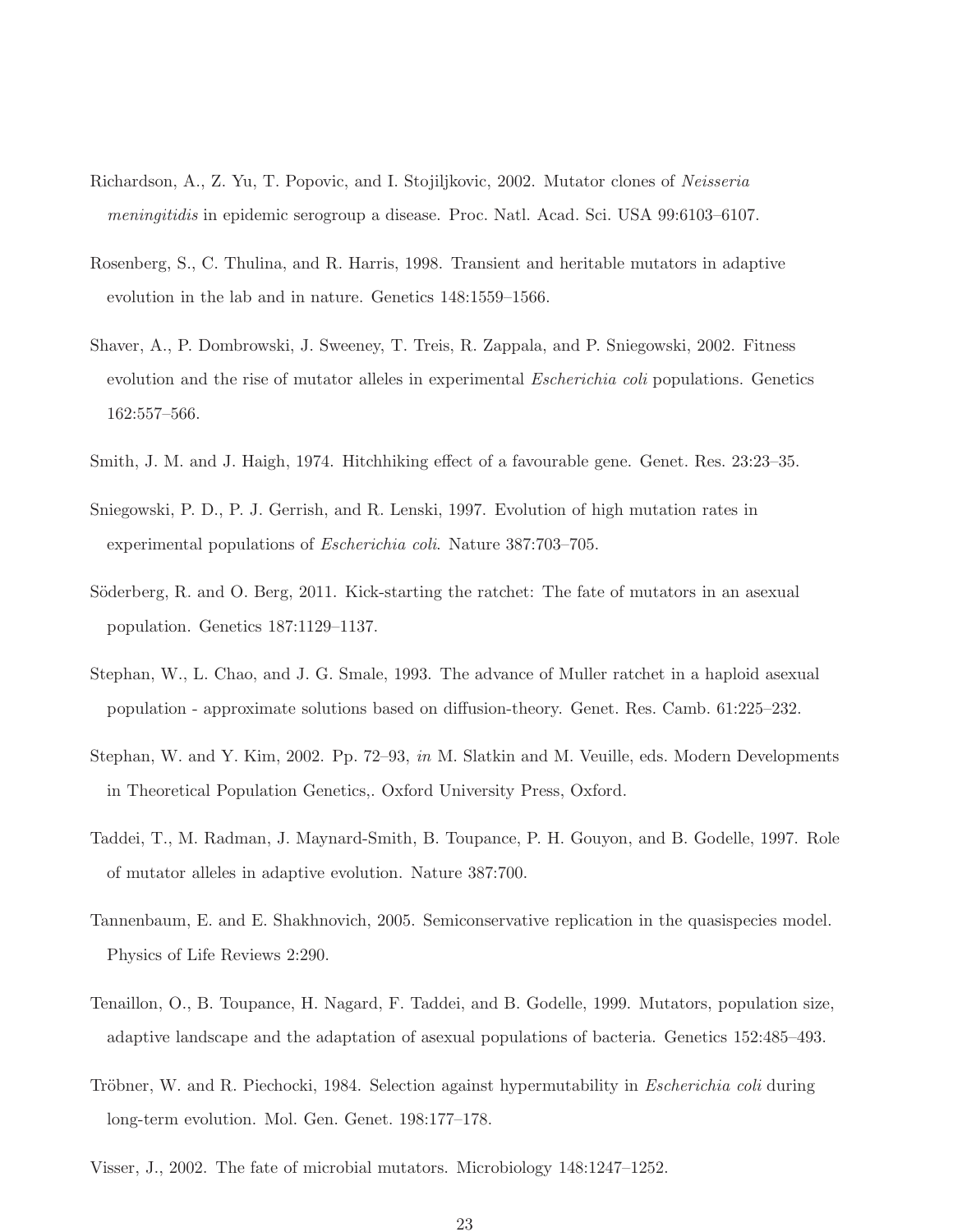- <span id="page-23-0"></span>de Visser, J. and S. Elena, 2007. The evolution of sex: empirical insights into the roles of epistasis and drift. Nat. Rev. Genet. 8:139–149.
- <span id="page-23-1"></span>Wiehe, T., 1997. Model dependency of error thresholds: the role of fitness functions and contrasts between the finite and infinite sites models. Genet. Res. Camb. 69:127–136.
- <span id="page-23-2"></span>Wylie, C., C.-M. Ghim, D. Kessler, and H. Levine, 2009. The fixation probability of rare mutators in finite asexual populations. Genetics 181:1595–1612.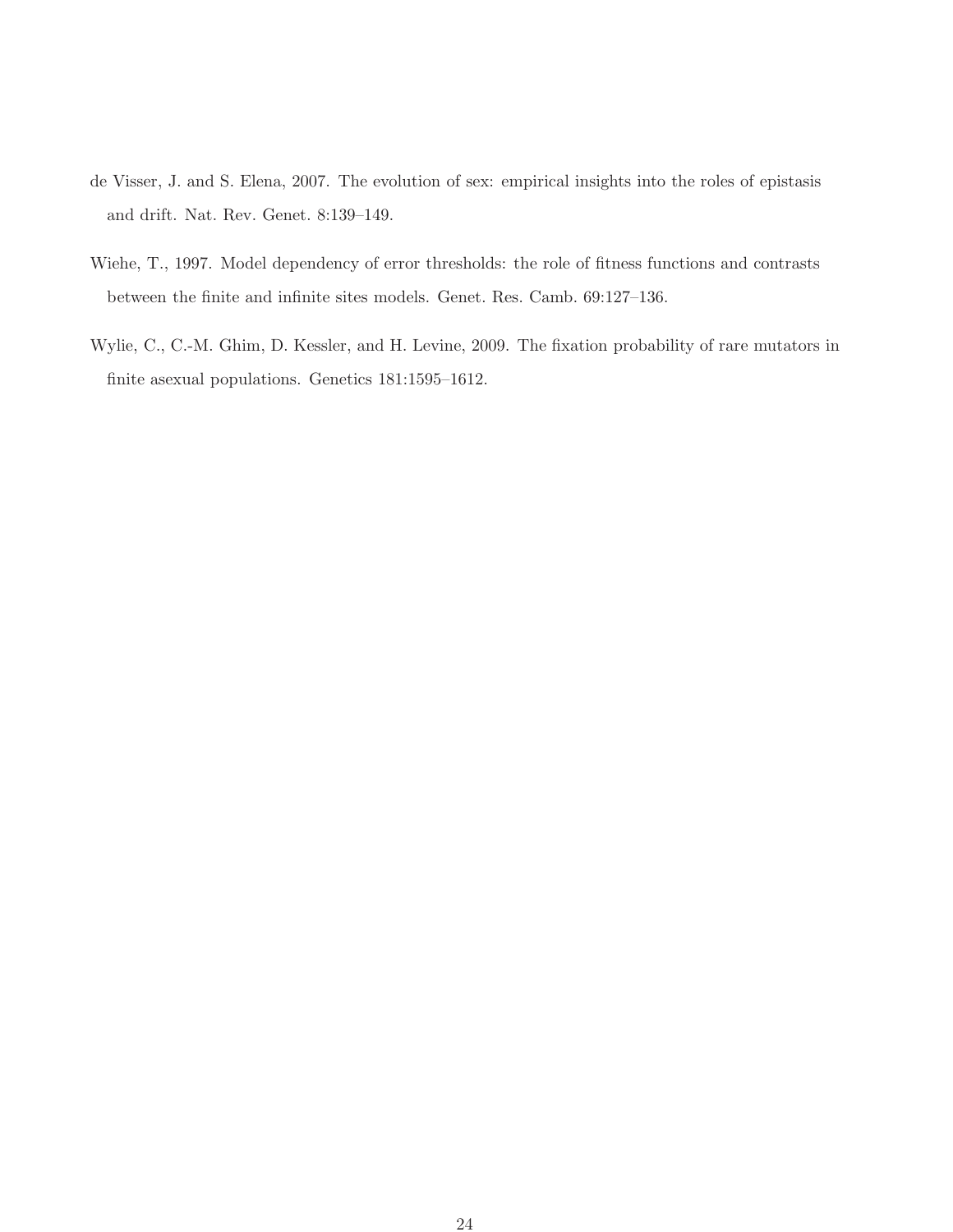

<span id="page-24-0"></span>Figure 1: Loss of nonmutators in a finite population (main) due to stochastic fluctuations and continual production of mutators at a rate  $f = 10^{-3}$  and in an infinitely large population (inset) at a critical conversion rate  $f_c$ . The horizontal line in the main figure is the nonmutator fraction at mutationselection balance. This fraction is shown in the inset on the left y-axis as a function of  $f$ . The inset also shows the mean fitness  $W$  (thick line) for an infinitely large population on the right y-axis. The other parameters used in all plots are  $s = 10^{-2}$ ,  $U = 2 \times 10^{-2}$ ,  $\lambda = 5$ ,  $\alpha = 1$ .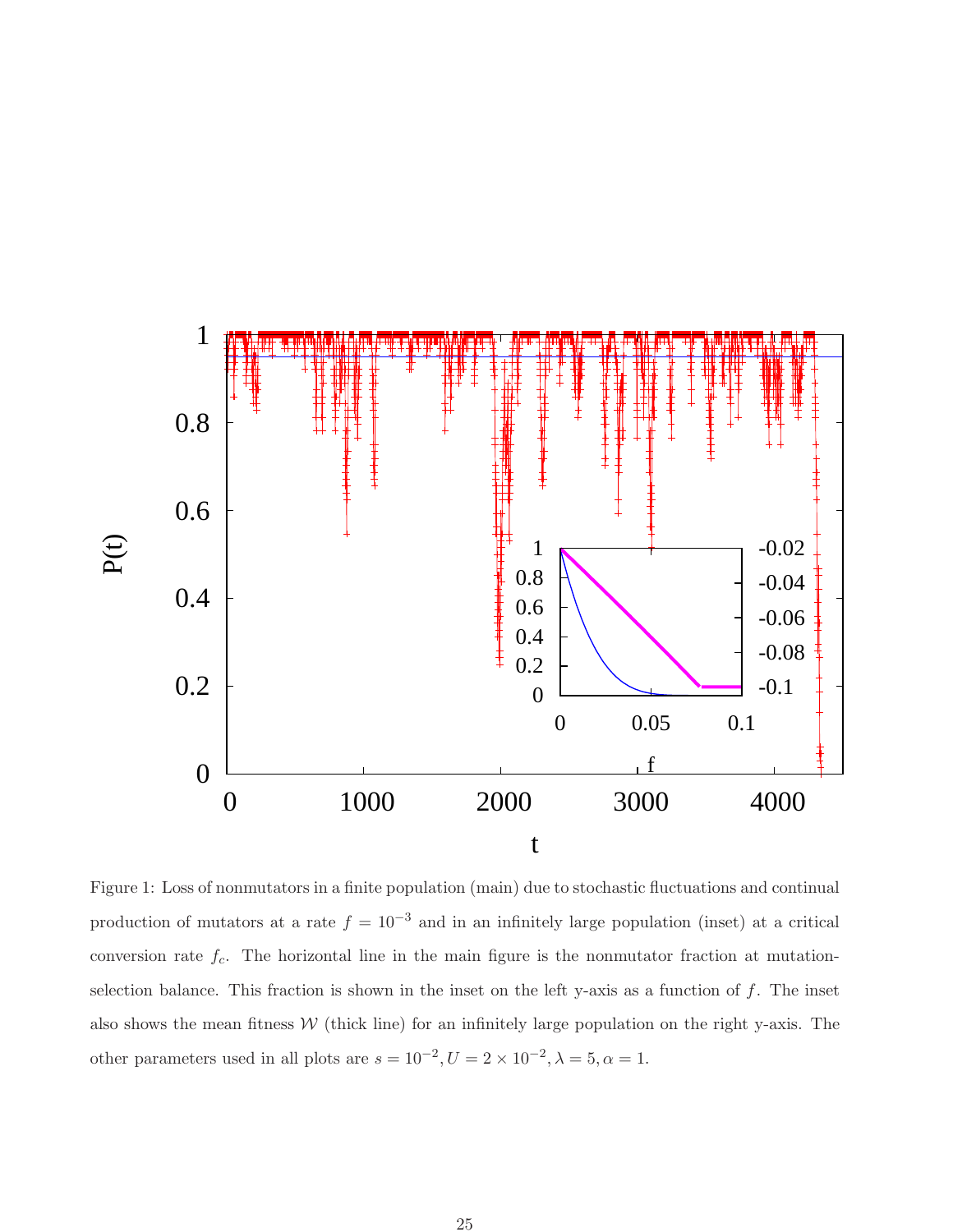

<span id="page-25-0"></span>Figure 2: Variation of mutator fraction at mutation-selection balance with selective cost s for  $\alpha =$  $1/2(\diamond), 1(\diamond), 2(\triangle)$ . The other parameters are  $f = 10^{-7}, U = 10^{-4}, \lambda = 10^{2}$ . The exact sum [\(21\)](#page-7-2) is shown by points and the asymptotic expressions [\(24\)](#page-8-0) and [\(27\)](#page-8-1) by solid curves. The inset shows the data in the main figure when plotted as a function of selective effect s.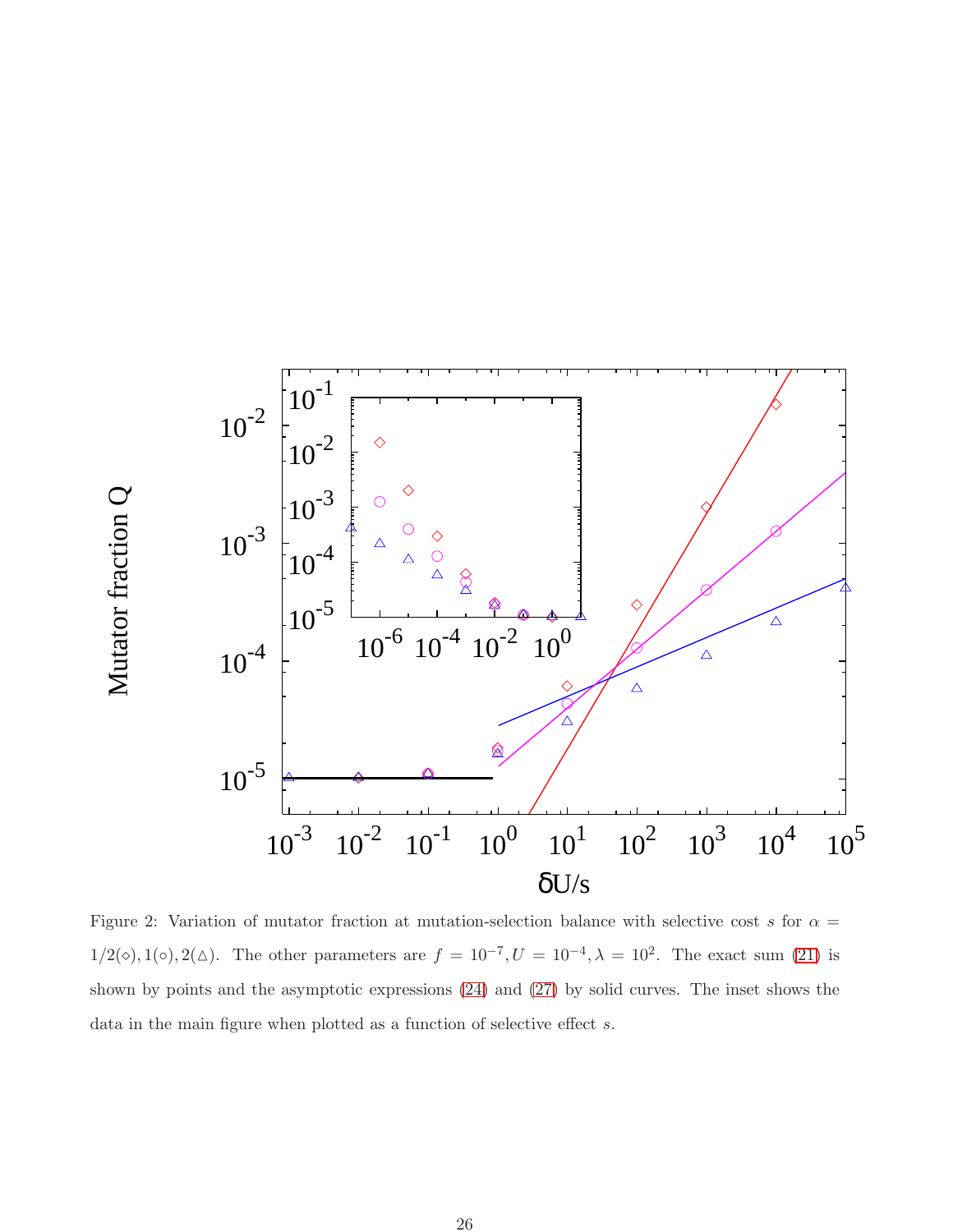

<span id="page-26-0"></span>Figure 3: Variation of mutator fraction at mutation-selection balance with mutation rate U for  $\alpha =$  $1/4(\nabla), 1/2(\diamond), 1(\diamond), 2(\triangle)$ . The other parameters are  $f = 10^{-7}, s = 10^{-2}, \lambda = 10^{2}$ . The exact sum [\(21\)](#page-7-2) is shown by points and the asymptotic expressions [\(24\)](#page-8-0) and [\(27\)](#page-8-1) by solid curves. The inset shows the data in the main figure when plotted against the exponent  $\alpha$  at fixed  $\delta U/s = 990$ .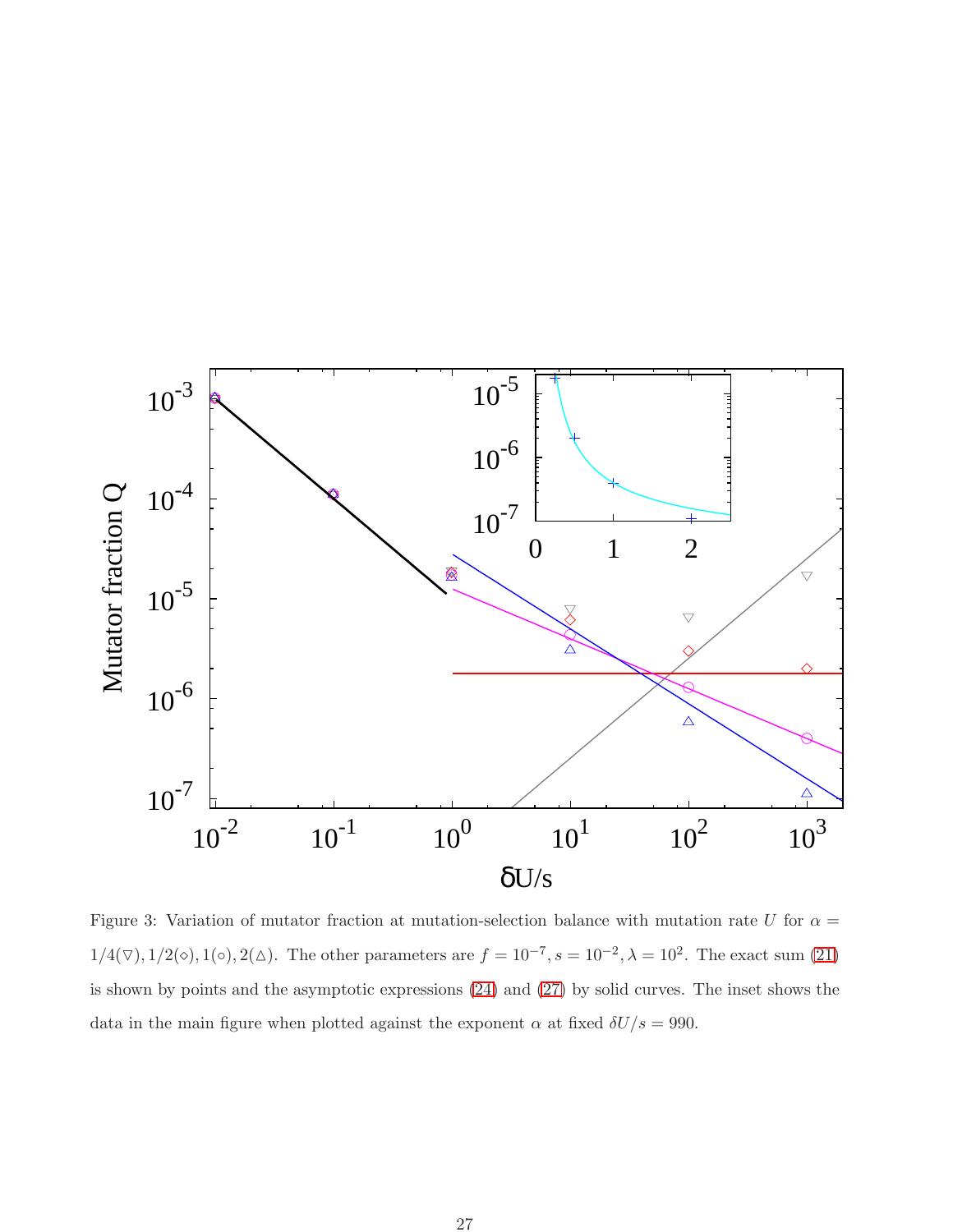

<span id="page-27-0"></span>Figure 4: Variation of mutator fraction at mutation-selection balance with mutator strength  $\lambda$  for  $\alpha = 1/2(\diamond), 1(\diamond), 2(\triangle)$ . The selective cost s is  $10^{-2}$  (main),  $10^{-6}$  (inset) while the other parameters are  $f = 10^{-7}, U = 10^{-4}$ . The exact sum [\(21\)](#page-7-2) is shown by points and the asymptotic expressions [\(24\)](#page-8-0) and [\(27\)](#page-8-1) by solid curves. The result [\(27\)](#page-8-1) is not shown in the main figure as it holds when  $k^* = (U/s)^{1/\alpha} \gg 1$  but it is compared with the exact expression [\(21\)](#page-7-2) in the inset.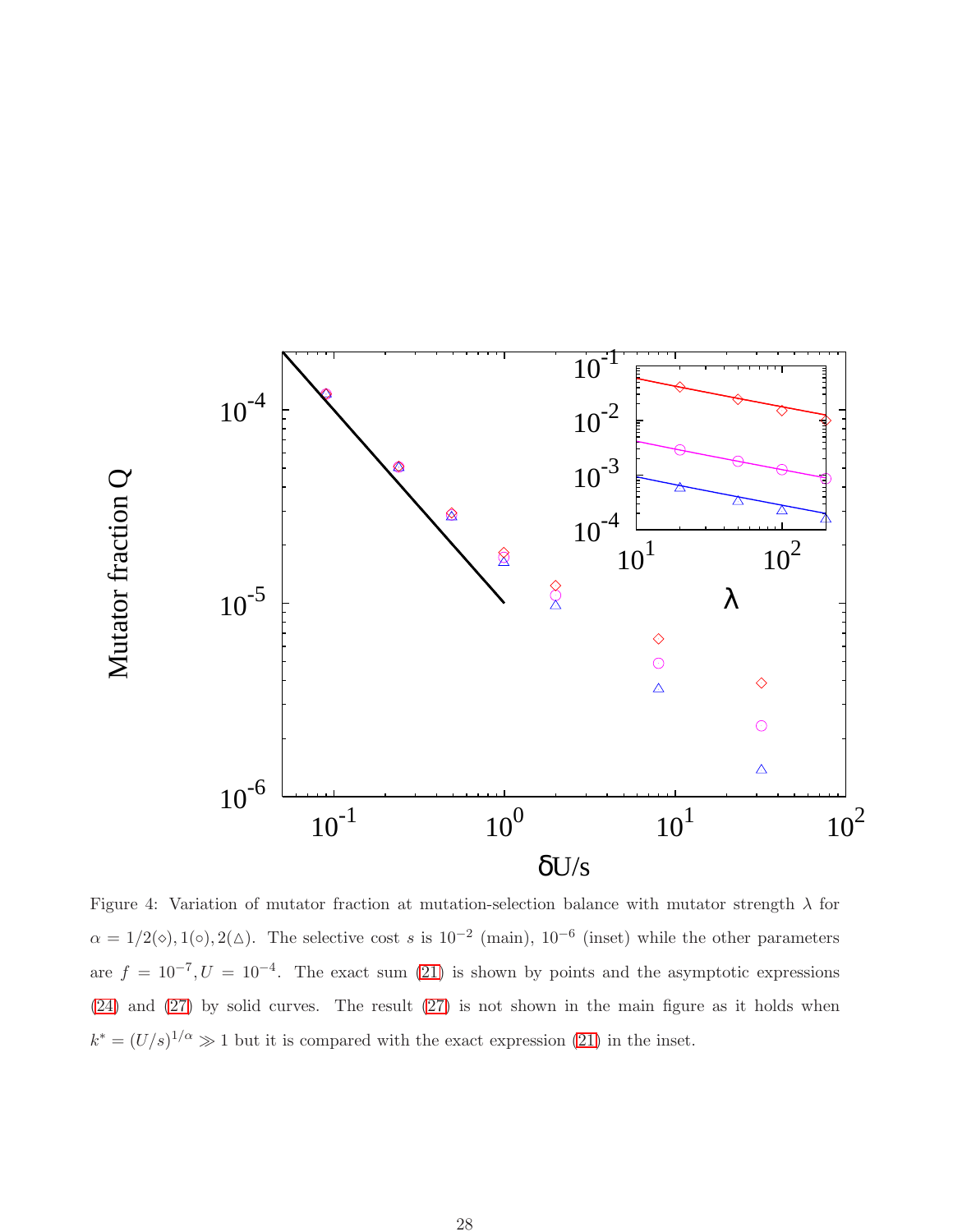

<span id="page-28-0"></span>Figure 5: Variation of fixation time with population size  $N$  when mutational effects are weaker than the selection (regime I). The simulation data is obtained by averaging over  $10^4$  independent realisations for  $\alpha = 1/2(\diamond, +)$ ,  $1(\diamond, \times)$ ,  $2(\triangle, *)$  for  $b = 0$  and  $0.01f$  respectively. The points shown by filled squares are the result of numerical integration of [\(57\)](#page-17-3) while the solid and dashed curves are the analytic formulae [\(39\)](#page-10-0). The other parameters are  $f = 0.004$ ,  $s = 0.2$ ,  $U = 0.005$  and  $\lambda = 5$ . The right bottom inset shows the data for the same parameters as in the main figure for small populations and the left top inset shows the nonmutator fraction as a function of time for  $N = 128$  and  $\alpha = 1$ .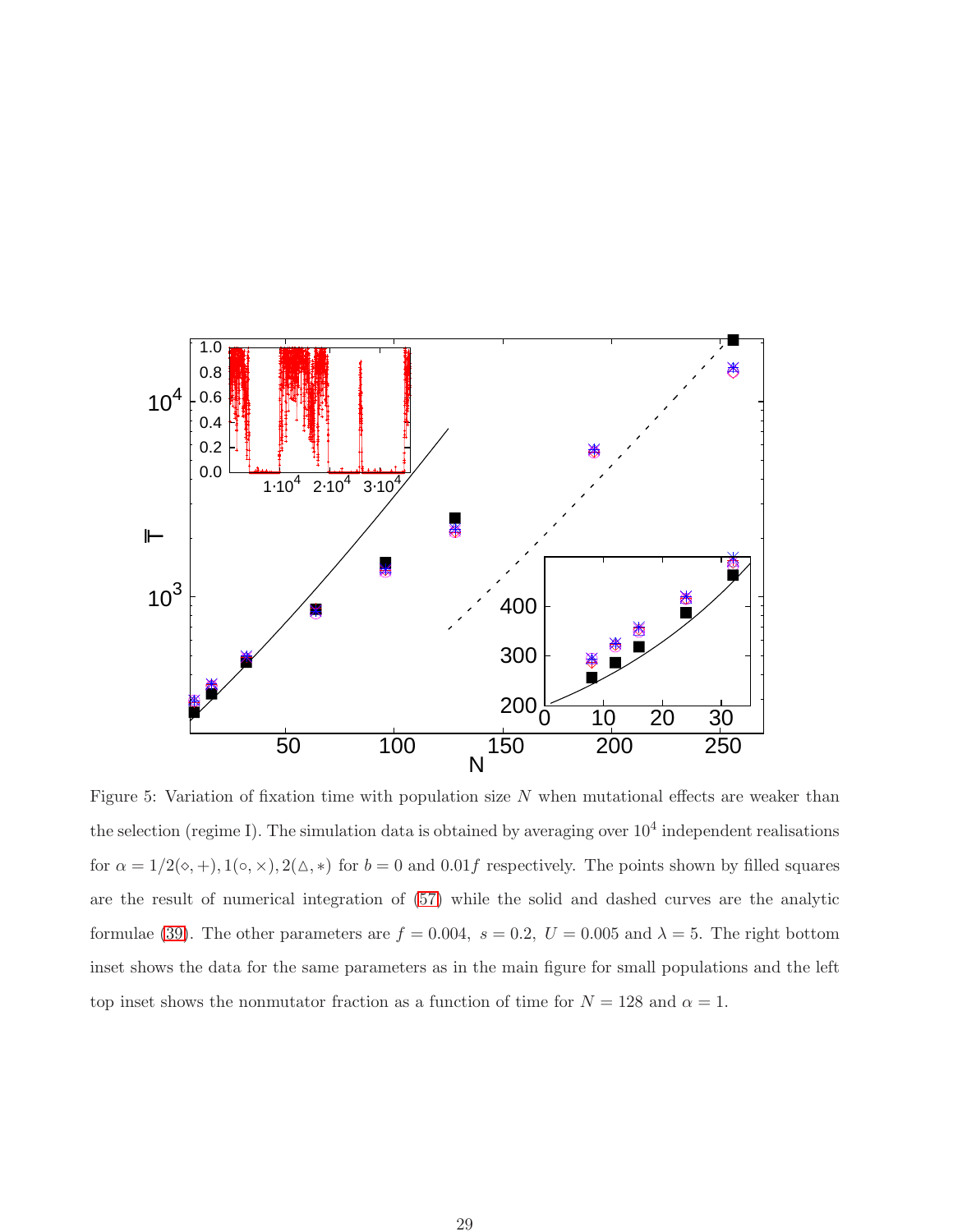

<span id="page-29-0"></span>Figure 6: Variation of fixation time with population size  $N$  when mutational effects are stronger than the selection (regime II). The simulation data is obtained by averaging over  $10^4$  independent realisations for  $\alpha = 1/2(\diamond, +), 1(\diamond, \times), 2(\triangle, *)$  for  $b = 0$  and  $0.01f$  respectively. The filled symbols show the result of numerical integration of [\(57\)](#page-17-3) while the solid curves are the analytic formulae [\(39\)](#page-10-0). The other parameters are  $f = 0.0005$ ,  $s = 0.001$ ,  $U = 0.005$  and  $\lambda = 10$ . The inset shows the data for the same parameters as in the main figure for small populations. The simulation data for  $\alpha = 2$  does not match quantitatively with the diffusion theory possibly because  $k^* = (U/s)^{1/\alpha} \approx 6.7$  is rather small.